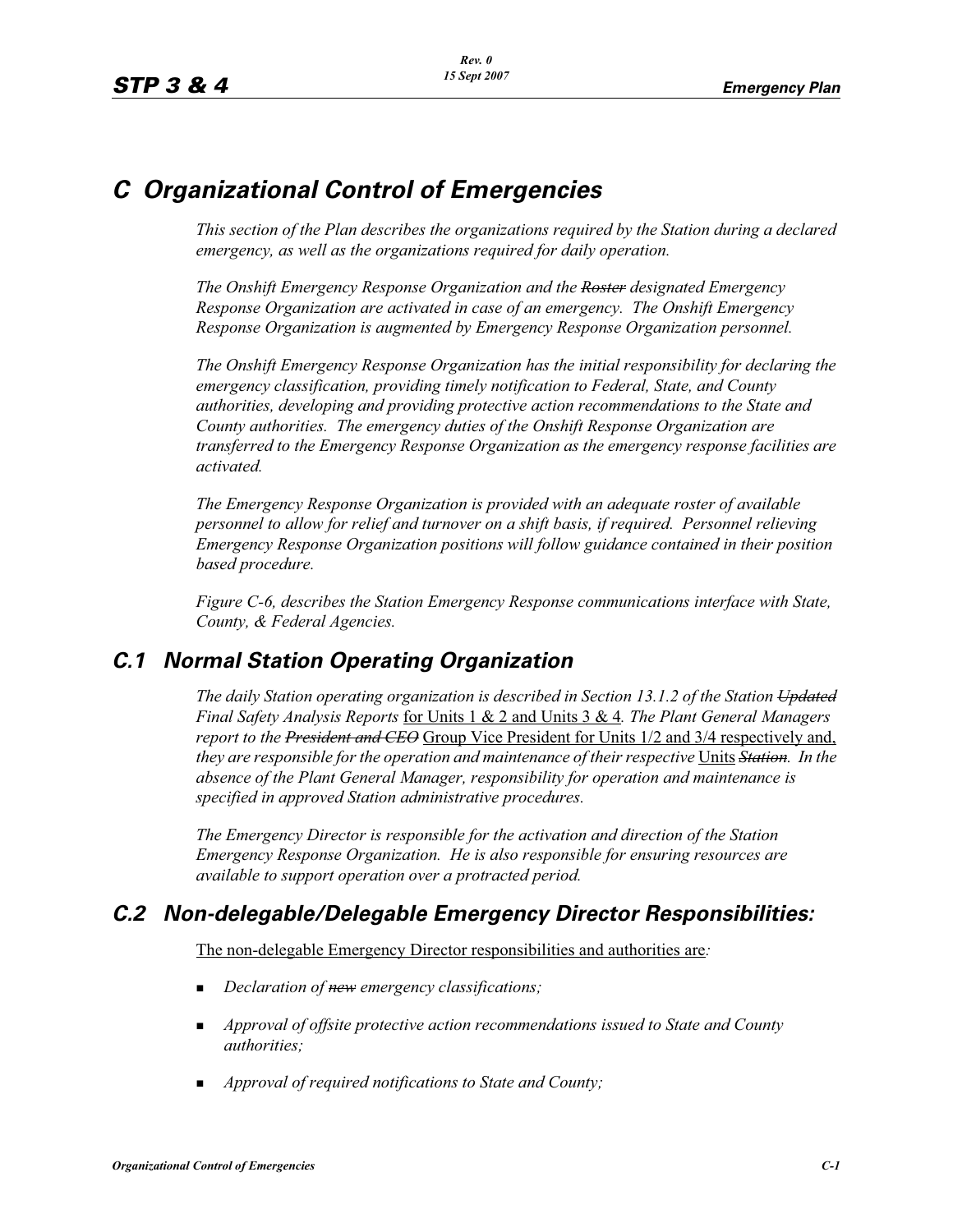- - *Approval of planned exposures in excess of Code of Federal Regulations, Title 10, Part 20 limits;*
- -*Authorizing the use of Potassium Iodide;*
- - *Approval of departures from license conditions per Code of Federal Regulations, Title 10, Part 50.54(x) for emergency response activities NOT related to Control Room Operation actions.*
- -*Declaring entry into the Severe Accident Management Guidelines.*

*The delegable Emergency Director responsibilities and authorities are:*

- -*Requesting of Federal assistance through the NRC;*
- -*Approval of press releases prior to issuance;*
- -*Approval of required notifications to the NRC;*
- -*Approval of commitments to the NRC.*

*These responsibilities and authorities shall be transferred from the Shift Supervisor, who may initially assume the role of Emergency Director at the onset of the emergency, to the Technical Support Center Manager or the Emergency Operations Facility Director as each assumes responsibilities and authorities of the Emergency Director.*

# *C.3 On-shift Emergency Response Organization*

*Should an emergency be declared, the Shift Supervisor (Emergency Director) activates the Onshift* Emergency *Response Organization from the normal operating staff. The individuals constituting the Onshift* Emergency *Response Organization will assume their respective titles and the responsibilities for their position until relieved as necessary.*

*The Onshift* Emergency *Response Organization is composed of members of the Plant Operations staff, the Shift Technical Advisor, Health Physics, Chemistry, Maintenance, Plant Protection, and Emergency Response Teams. The Onshift* Emergency *Response Organization may be supplemented as needed by the Emergency Director as required by the situation. The onshift complement provides for the capability of 24 hours per day emergency response. Positions for the Onshift Emergency Response Organization are depicted in Figure C-1. The Onshift Emergency Response Organization meets the personnel requirements of NUREG-0654/Federal Emergency Management Agency - Report 1, Section B, Table B-1. The duties of the onshift complement, as an initial Emergency Response Organization, are similar to their normal duties, except as described below.*

## *C.3.1 Shift Supervisor*

*The Shift Supervisor initially assumes the position of Emergency Director until relieved by the Technical Support Center Manager or the Emergency Operations Facility Director. The key responsibilities of the Emergency Director are:*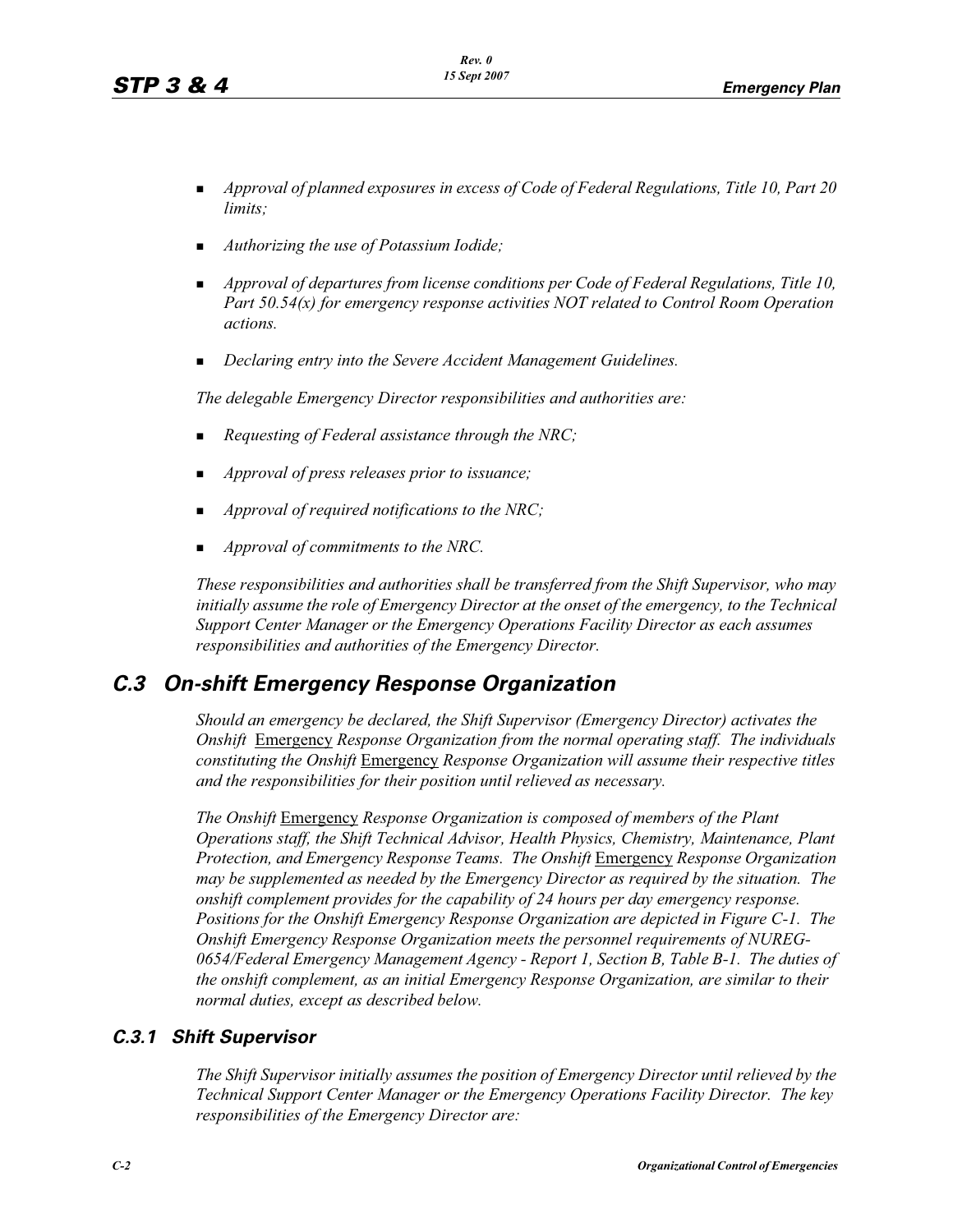- -*Recognize, classify, and declare the emergency condition;*
- - *Completing notifications and making protective action recommendations to offsite agencies;*
- - *Directing onsite emergency response activities, monitoring plant conditions for changes in Emergency Action Levels and emergency classifications, and directing Control Room response to mitigate the emergency condition.*
- - *Once the Emergency Director responsibilities and authorities are assumed by the Technical Support Center Manager or Emergency Operations Facility Director, the Shift Supervisor remains in the Control Room, but reports to the Operations Manager.*

#### *C.3.2 Acting Radiological Manager*

*An onshift senior radiological protection technician shall assume the position of Acting Radiological Manager until relieved by the Radiological Manager in the Technical Support Center. The Acting Radiological Manager reports via telephone to the Emergency Director in the Control Room at an Unusual Event and assists with the activation of the Operations Support Center at an Alert or higher emergency classification. The key responsibilities of the Acting Radiological Manager are:*

- -*Assessing Station radiological and environmental conditions;*
- -*Responding to radiological problems;*
- -*Identifying special radiological protective measures;*
- -*Determining special Radiation Work Permit requirements;*
- -*Verifying emergency classification if based on radiological Emergency Action Levels;*
- - *Reviewing and recommending emergency exposures to emergency response personnel in excess of Code of Federal Regulations, Title 10, Part 20 limits;*
- **Ensuring adequate inventories of radiological supplies, equipment, and Radiation** *Protection personnel are available.*
- -*Providing prompt dose projection when requested.*

*During an Alert or higher emergency classification, the Acting Radiological Manager, after being relieved of responsibility and authority by the Radiological Manager in the Technical Support Center, assumes the responsibilities of the Assistant Radiological Coordinator in the Operations Support Center.*

#### *C.3.3 Acting Security Manager*

*The onshift Security Force Supervisor assumes the position of Acting Security Manager until relieved by the Security Manager in the Technical Support Center. The Acting Security Manager reports via telephone to the Emergency Director in the Control Room at an Unusual*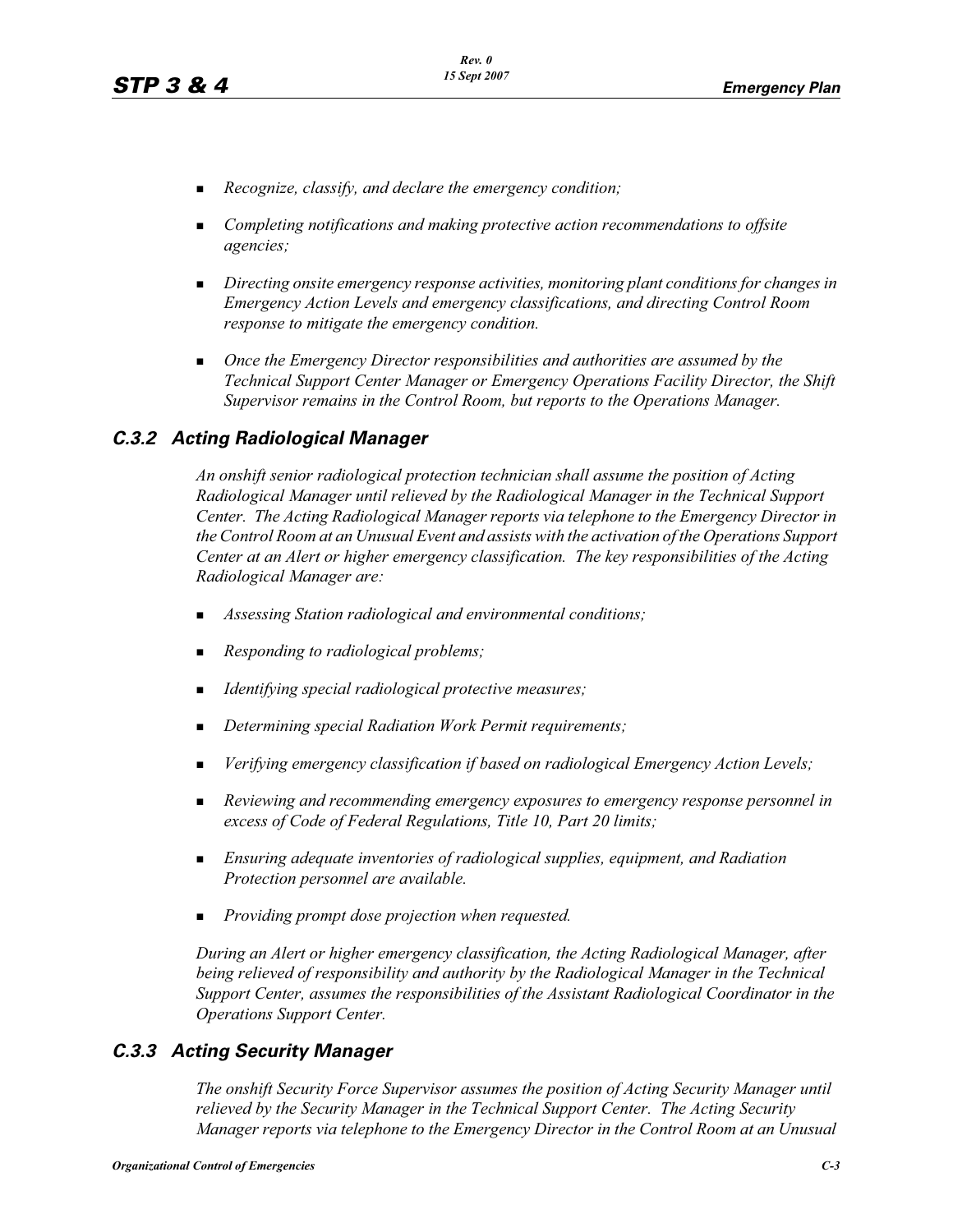*Event or higher emergency classification. The key responsibilities of the Acting Security Manager are:*

- - *Directing the implementation of Security emergency response activities as specified in the Station Safeguards Security Plan;*
- -*Activating the Emergency Notification and Response System;*
- -*Implementing assembly and accountability efforts;*
- -*Establishing special access controls;*
- -*Providing for the expedient entry and exit of emergency vehicles;*
- -*Directing changes to security operations based on radiological conditions.*

*During an Alert or higher emergency classification, the onshift Security Force Supervisor, after being relieved of Acting Security Manager responsibility and authority by the Security Manager in the Technical Support Center, returns to the responsibilities of the Security Force Supervisor.*

# *C.3.4 Acting Operations Support Center Coordinator*

*The onshift Duty Maintenance Supervisor assumes the position of Acting Operations Support Center Coordinator (0ERP01-ZV-SHO4) until relieved by the Operations Support Center Coordinator. The Acting Operations Support Center Coordinator reports via telephone to the Emergency Director in the Control Room at an Unusual Event. The key responsibilities of the Acting Operations Support Center Coordinator are:*

- -*Providing ongoing maintenance support to activities assigned by the Emergency Director;*
- - *Ensuring that emergency team activities are performed in accordance with approved procedures and policy;*
- **Ensuring that deviations from Station procedures and NRC regulations are approved by** *the Emergency Director;*
- **E**stablishing and staffing the Operations Support Center with onshift personnel to support *plant emergency response activities, if requested by the Emergency Director;*
- - *Ensuring that emergency teams formed and dispatched are properly briefed and status monitored;*
- - *May fulfill Radiological Protection (double asterisk) functions from Table C-1, (Access Control, Dosimetry Issue, Personnel Monitoring, and Search & Rescue).*

*Alert or higher emergency classification, the onshift Duty Maintenance Supervisor, after being relieved of Acting Operations Support Center Coordinator responsibility, supports the Operations Support Center, as required.*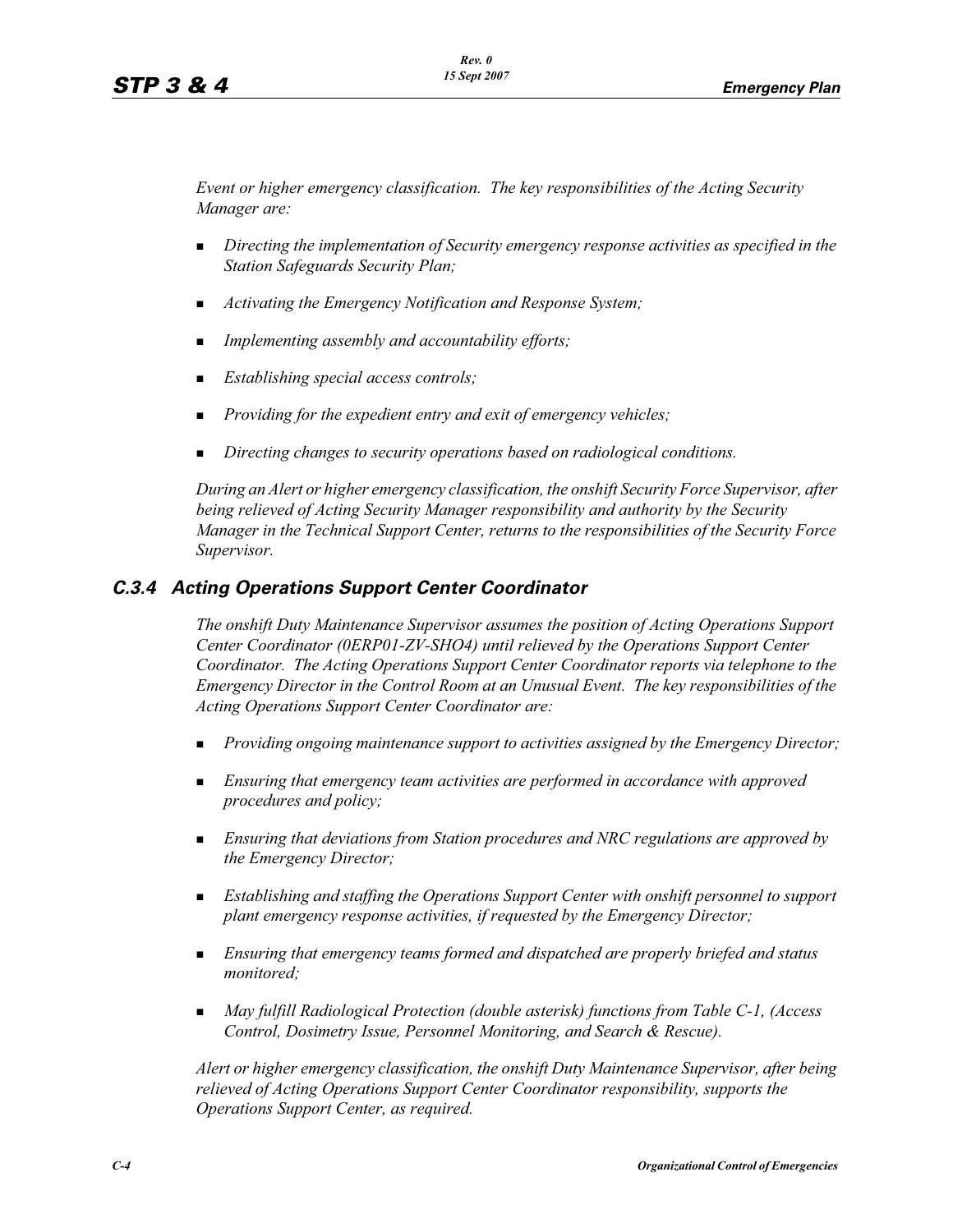# *C.3.5 Shift Technical Advisor*

*The Shift Technical Advisor* (one per Reactor Type) *has the primary responsibility to assist the Emergency Director in the mitigation of accident consequences. The Shift Technical Advisor is available to Control Room personnel 24 hours per day when either* of the four *unit*s *is above cold shutdown and is capable of being in the Control Room within ten (10) minutes or less after being notified.*

*The onsite ENS Communicator reports to the Control Room at an Unusual Event or higher emergency classification and initiates communications with the Nuclear Regulatory Commission.*

# *C.3.6 The ENS Communicator duties may be performed by the following:*

The onsite ENS Communicator reports to the Control Room at an Unusual Event or higher emergency classification and initiates communications with the Nuclear Regulatory Commission.

- -*Personnel currently or previously licensed by NRC,*
- -*SRO Management Certified Personnel.*

# *C.3.7 Plant Operators*

*The onshift Plant Operations personnel are responsible for:*

- -*Operations of all reactor-related equipment;*
- -*Coordination of activities affecting Station structures, systems and components;*
- -*Equipment clearances;*
- -*Activation of fire brigade and emergency care* medical *teams;*
- -*Identification of emergency classifications;*
- -*Initiating notification of the Emergency Response Organization.*

*A Plant Operator is assigned to report to the affected unit's control room upon any declaration of the Emergency Plan to act as the State/County Communicator. Those Plant Operators not assigned onshift duties in the operation of the units by the Emergency Director report to the Operations Support Center at an Alert or higher emergency classification. The Emergency Director can utilize the Plant Operators via the Acting Operations Support Center Coordinator.* 

# *C.3.8 Onshift Chemistry Technician*

*Onshift Chemistry Technicians are responsible for post accident sampling and analysis. Chemistry personnel report to the Operations Support Center at an Alert or higher emergency classification unless otherwise directed.*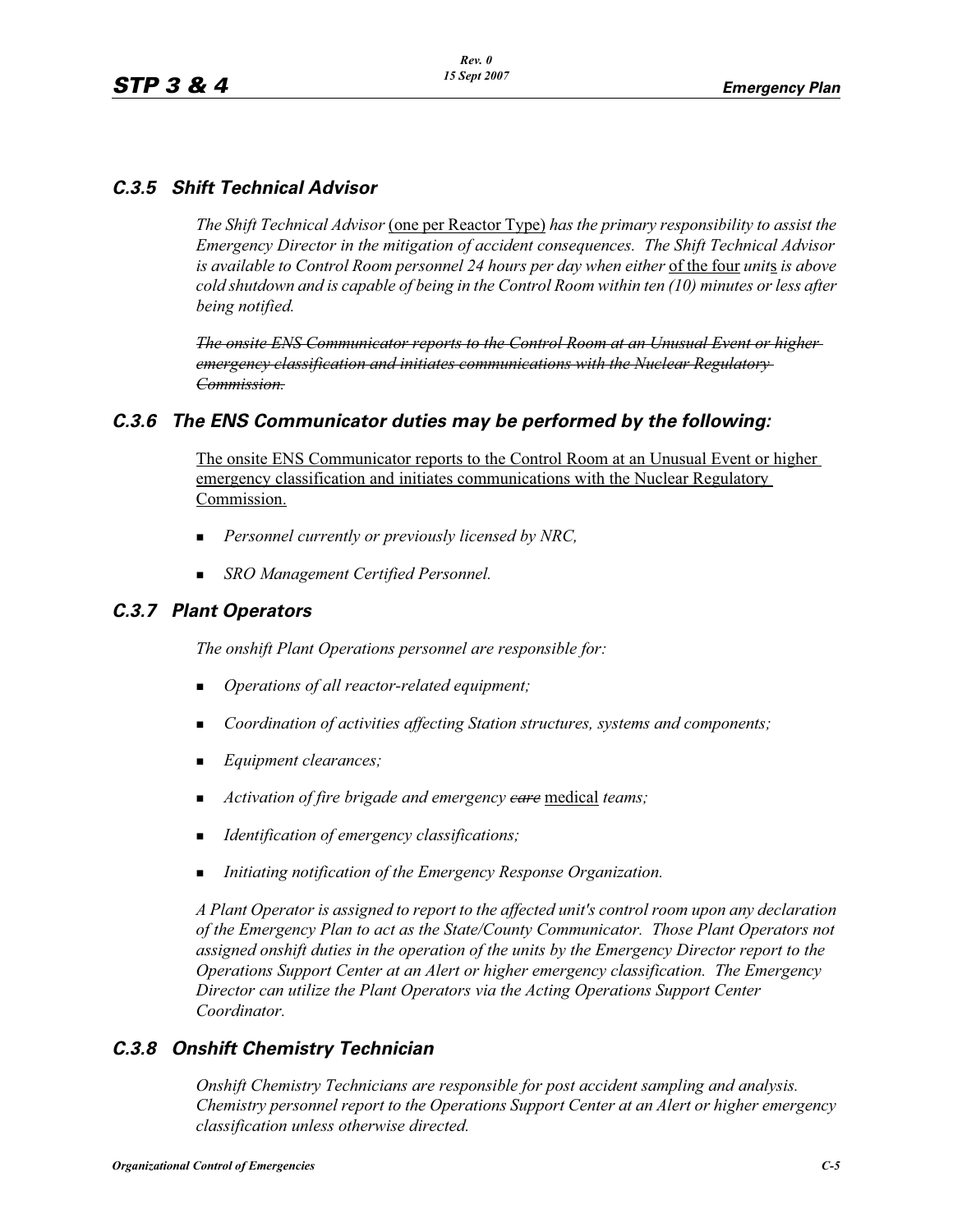**May fulfill Radiological Protection (double asterisk) functions from Table C-1, (RP** *Coverage for Corrective Actions).*

#### *C.3.9 Onshift Maintenance*

*The onshift Maintenance personnel report to the Operations Support Center at an Alert or higher emergency classification or at an Unusual Event if the Acting Operations Support Center Coordinator begins activating the Operations Support Center.*

#### *C.3.10 Plant Protection*

*Onshift Plant Protection personnel remain at their duty stations in accordance with the Security Plan, unless otherwise directed. Onshift Plant Protection personnel initiate notification of the Emergency Response Organization.*

- *Plant Protection or other suitably qualified individuals will function as the On-site Communicator in the Control Room.*

## *C.3.11 Emergency Response Teams*

*Emergency Response Teams typically consist of personnel who have been trained in the procedures and practices that describe the performance of their duties as Emergency Team members or leaders. As required by the emergency conditions, the Operations Support Center Coordinator may temporarily assign other plant personnel to the Emergency Teams to assist the regular team members during an emergency.*

# *C.4 Emergency Response Organization*

*Those members of the Emergency Response Organization who are not on site at the time of the emergency shall be able to augment the Onshift Response Organization within approximately 60 to 75 minutes of being notified as specified in Table C-1*( prior to fuel load) *to provide manning levels recommended in NUREG-0654.*

*The Technical Support Center and Operations Support Center Station Emergency Response Organization are activated at an Alert emergency classification or earlier if directed by the* Emergency Director. *Positions for these facilities are depicted in Figure C-2 & Figure C-3. The Emergency Operations Facility and Joint Information Center are staffed at the Alert and may be activated at the discretion of the Emergency Director. Positions for these facilities are depicted in Figure C-4 & Figure C-5. The Emergency Operations Facility and Joint Information Center shall be activated at a Site Area Emergency. The Emergency Operations Facility dose projection capability is activated at an Alert classification. If during an Unusual Event the trending of plant conditions indicates the need for additional support, the Emergency Director can activate all or part of the Station Emergency Response Organization to report to the Technical Support Center, Emergency Operations Facility, Joint Information Center or Operations Support Center. The process to maintain a fully staffed Emergency Response Organization is described in 0PGP05-ZV-0003, Emergency Response Organization.*

*Modifications to the Emergency Response Organization may be made by the Emergency Director as required by the complexity of the emergency.*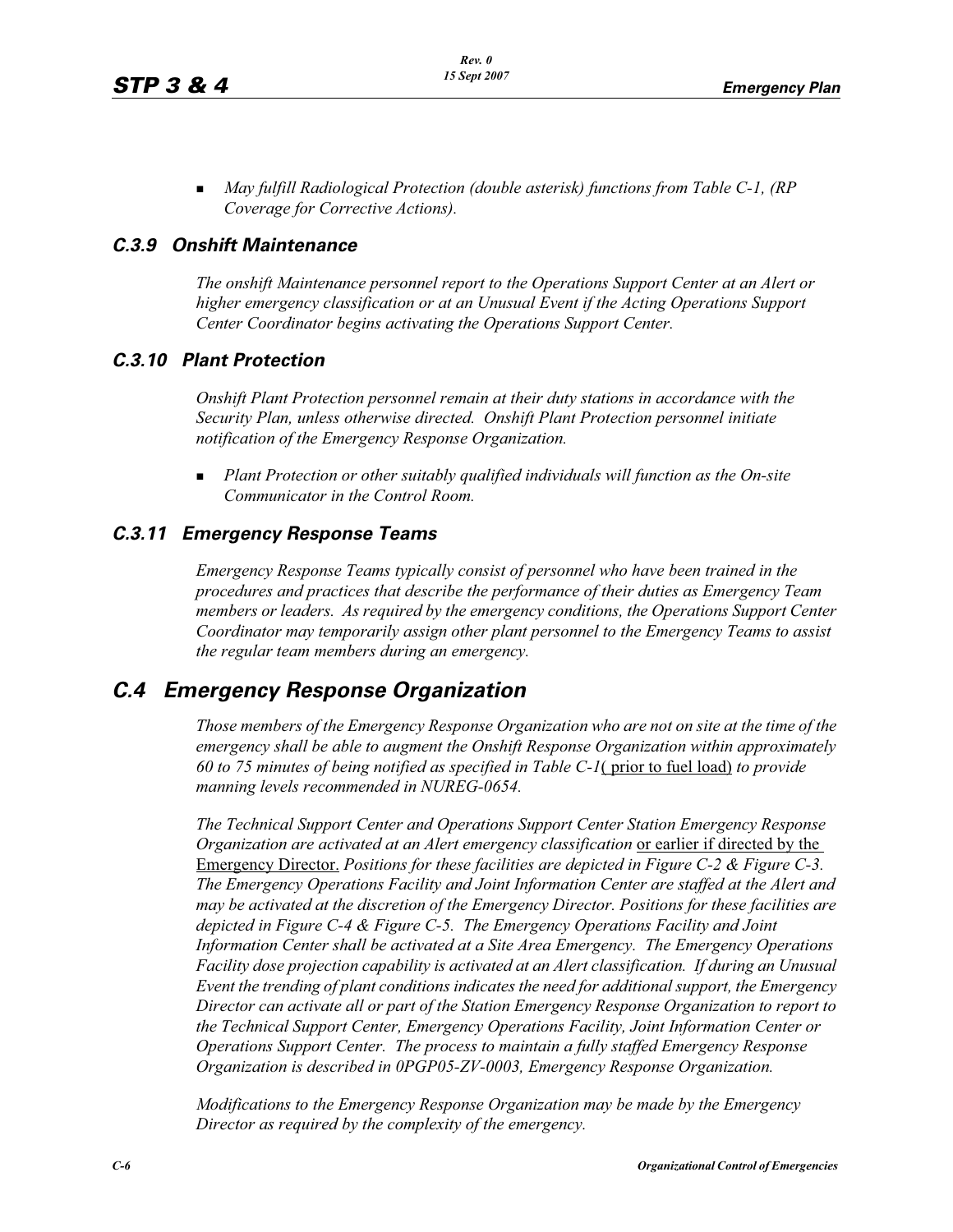*The following key Emergency Response Organization positions report to the Technical Support Center, the Operations Support Center, and the Emergency Operations Facility, and are added to the Onshift Response Organization during the declaration and mitigation of an Alert, Site Area Emergency or General Emergency. These positions can be activated by the Emergency Director at an Unusual Event emergency classification.*

## *C.4.1 Technical Support Center Manager*

*The Technical Support Center Manager reports to the Technical Support Center at an Alert* or higher *and provides guidance and advice to the Control Room on plant design and coordinating engineering activities in the areas of analysis, design modifications, system response, and offsite protective action recommendations. The Technical Support Center Manager may assume the position of Emergency Director from the Shift Supervisor.*

# *C.4.2 Operations Manager*

*The Operations Manager reports to the affected Unit's Control Room and directs the implementation of Control Room emergency response activities.*

# *C.4.3 Radiological Manager*

*The Radiological Manager reports to the Technical Support Center and is responsible for assessing Station radiological and environmental conditions and implementing special radiological protective measures.*

## *C.4.4 Maintenance Manager*

*The Maintenance Manager reports to the Technical Support Center and is responsible for functioning as the Technical Support Center interface for all repair team activities requested of the Operations Support Center. The Maintenance Manager ensures that supplies, equipment and manpower to support repair efforts are available and coordinates with the other Technical Support Center Managers to establish repair team priorities.* 

## *C.4.5 Technical Manager*

*The Technical Manager reports to the Technical Support Center and is responsible for monitoring the status of plant systems including the three fission product barriers (Fuel Cladding, Reactor Coolant System, and Containment) and identifying potential failures of key systems.* 

## *C.4.6 Security Manager*

*The Security Manager reports to the Technical Support Center and is responsible for directing implementation of onsite security response activities, performing assembly and accountability, and assisting with Protected Area and Owner Controlled Area evacuation.* 

## *C.4.7 Administrative Manager*

*The Administrative Manager reports to the Technical Support Center and is responsible for ensuring necessary documents are available, maintaining an overall file of records generated*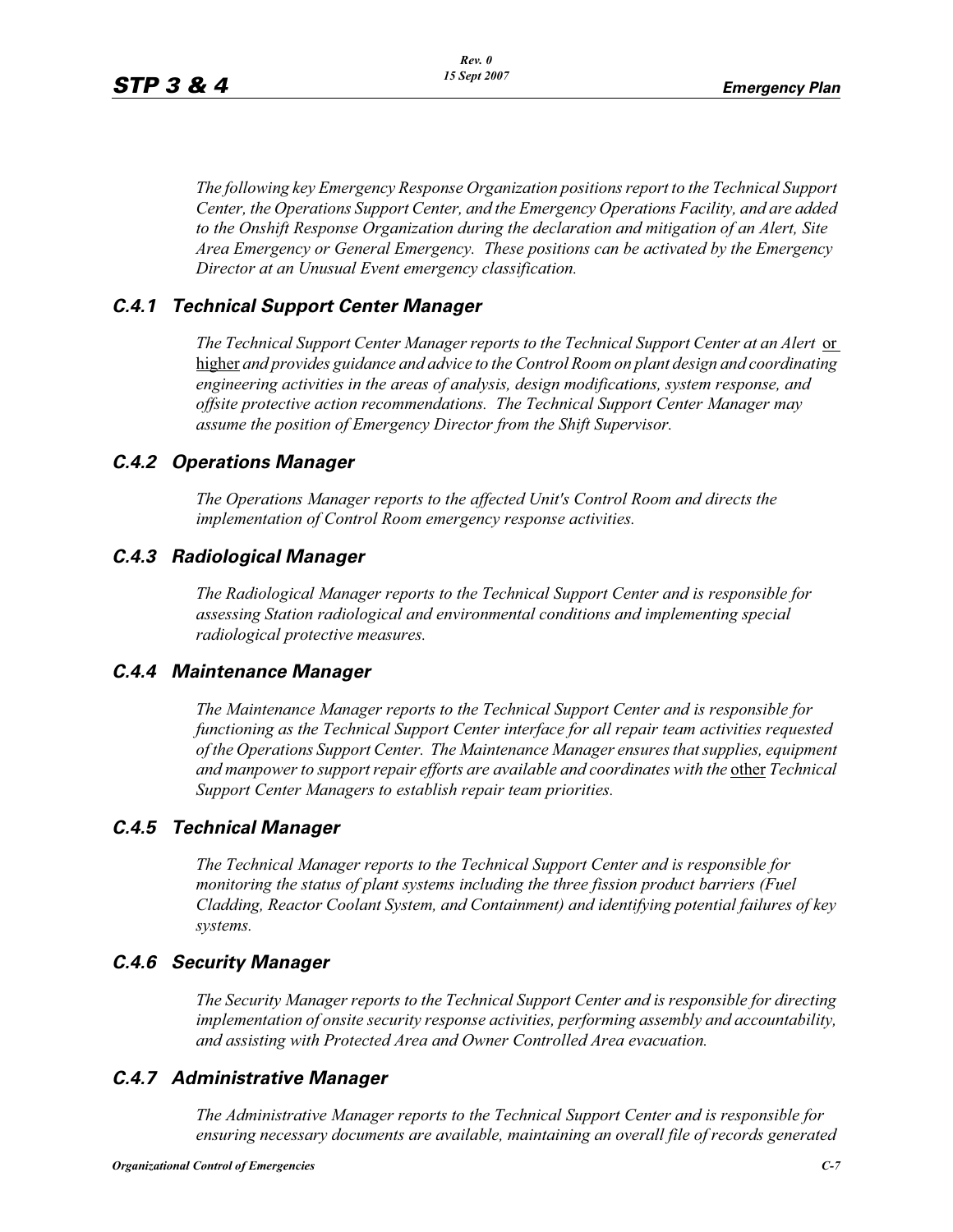*during the emergency, and ensuring adequate supplies are available in the Technical Support Center.* 

## *C.4.8 Operations Support Center Coordinator*

*The Operations Support Center Coordinator reports to the Operations Support Center and assumes responsibility for Operations Support Center activities and ensures accountability of the Operations Support Center is maintained. The Operations Support Center Coordinator ensures that emergency teams formed and dispatched are properly briefed and their status monitored, resources and personnel to perform Operations Support Center activities are adequate, and adequate communications and information flow is maintained with the Technical Support Center. The Operations Support Center Coordinator ensures that deviations from Station procedures and NRC regulations are approved by the Emergency Director.* 

#### *C.4.9 Emergency Operations Facility Director*

*The Emergency Operations Facility Director reports to the Emergency Operations Facility at an Alert. At the discretion of the Emergency Director, the Emergency Operations Facility Director may activate the Emergency Operations Facility at the Alert classification. Following activation, at the discretion of the Emergency Director, the Emergency Operations Facility Director may assume Emergency Director authority and responsibilities from either the Technical Support Center Manager or Shift Supervisor, as appropriate. The Emergency Operations Facility Director is responsible for ensuring that an ongoing effective interface is maintained with County, State, and Federal response agencies, functioning as the primary interface with the Station Owners, and functioning as the primary interface with the Executive Officers of the Owners. The Emergency Operations Facility Director ensures a timely response to inquiries and requests for information from financial, legislative and congressional organizations, and approves major expenditures of funds. The Emergency Operations Facility Director may participate in press briefings at the Joint Information Center, if necessary.* 

## *C.4.10 Radiological Director*

*The Radiological Director reports to the Emergency Operations Facility at an Alert and is responsible for assessing offsite radiological and environmental conditions that may impact the public. The Radiological Director directs offsite dose projection activities and advises the Emergency Director on offsite protective action recommendations for the public. The Radiological Director directs Offsite Field Team activities and environmental sampling support. The Radiological Director coordinates with the Technical Director to determine offsite protective action recommendations based on the status of the fission product barriers and the potential for a radiological release, and monitors radiological parameters which relate to Emergency Action Levels to determine if conditions warrant a change in emergency classification. The Radiological Director reviews and recommends approval of emergency exposures to Emergency Response Organization personnel in excess of Code of Federal Regulations, Title 10, Part 20 limits, determines Emergency Operations Facility radiological habitability, and recommends to the Emergency Director the issuance of Potassium Iodide. The Radiological Director functions as the primary interface with the Department of State*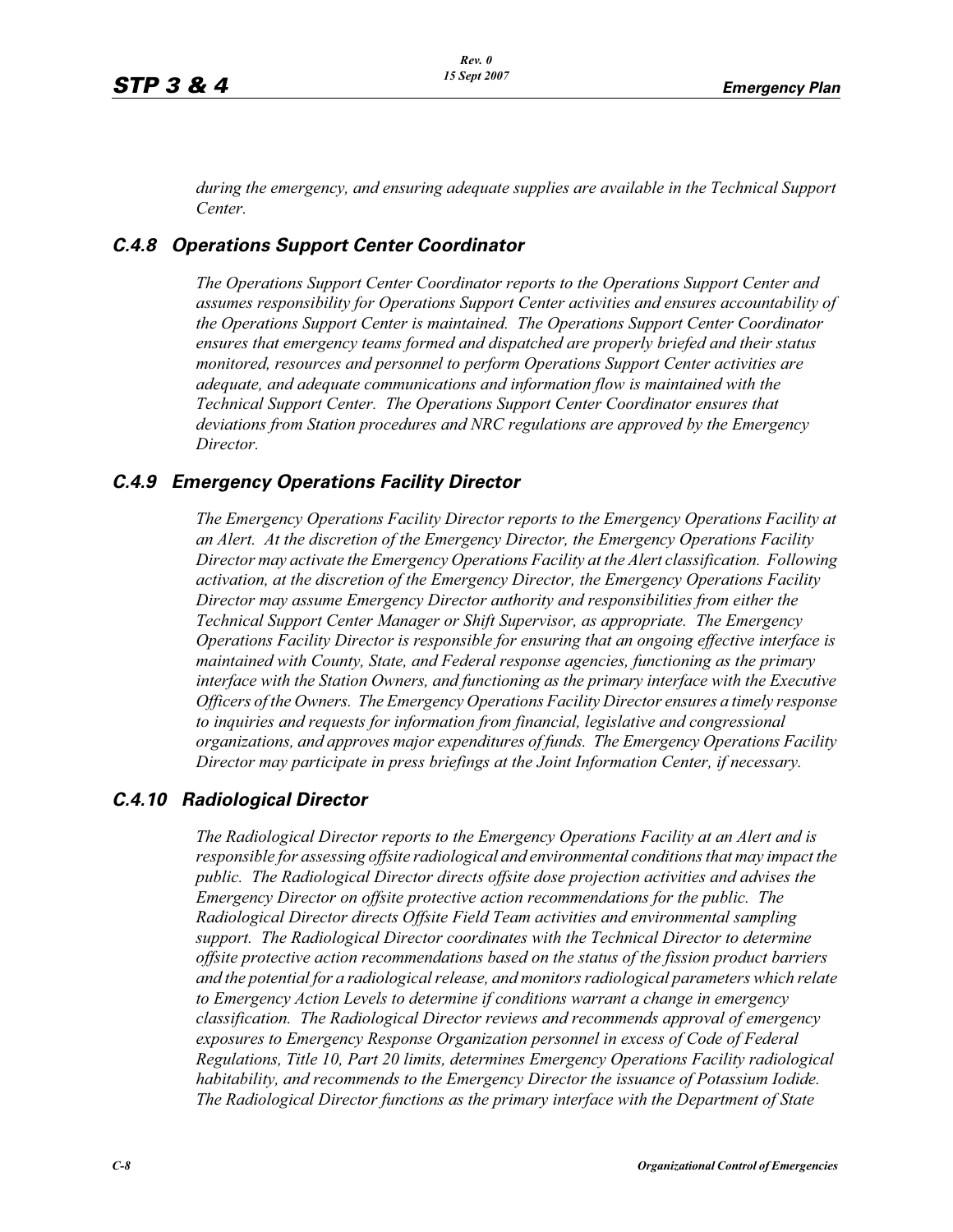*Health Services personnel assigned to the Emergency Operations Facility, and manages radioactive waste and radiological control aspects of the Recovery operations.* 

#### *C.4.11 Technical Director*

*The Technical Director reports to the Emergency Operations Facility at an Alert and is responsible for coordinating evaluation of plant safety systems and the condition of the primary fission product barriers, and advising the Emergency Operations Facility Director on engineering issues. The Technical Director also monitors the Emergency Action Levels to determine when changes in the emergency classification may be necessary, and coordinates with the Radiological Director to determine offsite protective action recommendations based on plant status and the potential for a radiological release. The Technical Director obtains engineering information requested by Emergency Operations Facility personnel, provides technical assistance to the Technical Support Center, and independently evaluates Technical Support Center engineering activities to determine if the correct engineering priorities are established. The Technical Director assists in coordinating arrangements for obtaining contract-engineering support.* 

#### *C.4.12 Support Organization Director*

*The Support Organization Director reports to the Emergency Operations Facility at an Alert and is responsible for coordinating the interaction with offsite agencies and support organizations, ensuring communications systems are maintained operable and additional communications are provided as necessary, and arranges for special assistance to South Texas Project Electric Generating Station employees and their families with special needs during an emergency. The Support Organization Director ensures adequate and timely information is provided to offsite agencies, and ensures arrangements are in place to process support personnel to meet training, security, and radiological requirements. The Support Organization Director coordinates and maintains a status of South Texas Project Electric Generating Station support requested by County, State, and Federal agencies.*

## *C.4.13 Licensing Director*

*The Licensing Director reports to the Emergency Operations Facility at an Alert and monitors the open line between the Control Room and NRC and provides information to the NRC regarding Emergency Operations Facility activities. The Licensing Director functions as the primary liaison with NRC personnel responding to the emergency, and ensures administrative and logistics support is provided to the NRC.*

#### *C.4.14 Joint Information Center Director*

*The Joint Information Center Director reports to the Joint Information Center at an Alert and is responsible for overall JIC management of activation and operation. Provides information to the public of onsite status and conditions. Provides rumor control and public inquiry information. Ensures timely and accurate information is disseminated to the media. Coordinates media tours of emergency facilities.* 

*Discuss plant status with offsite agency Public Information Officers (PIO) located at the JIC as well as the Governor's Division of Emergency Management PIO in Austin when possible.*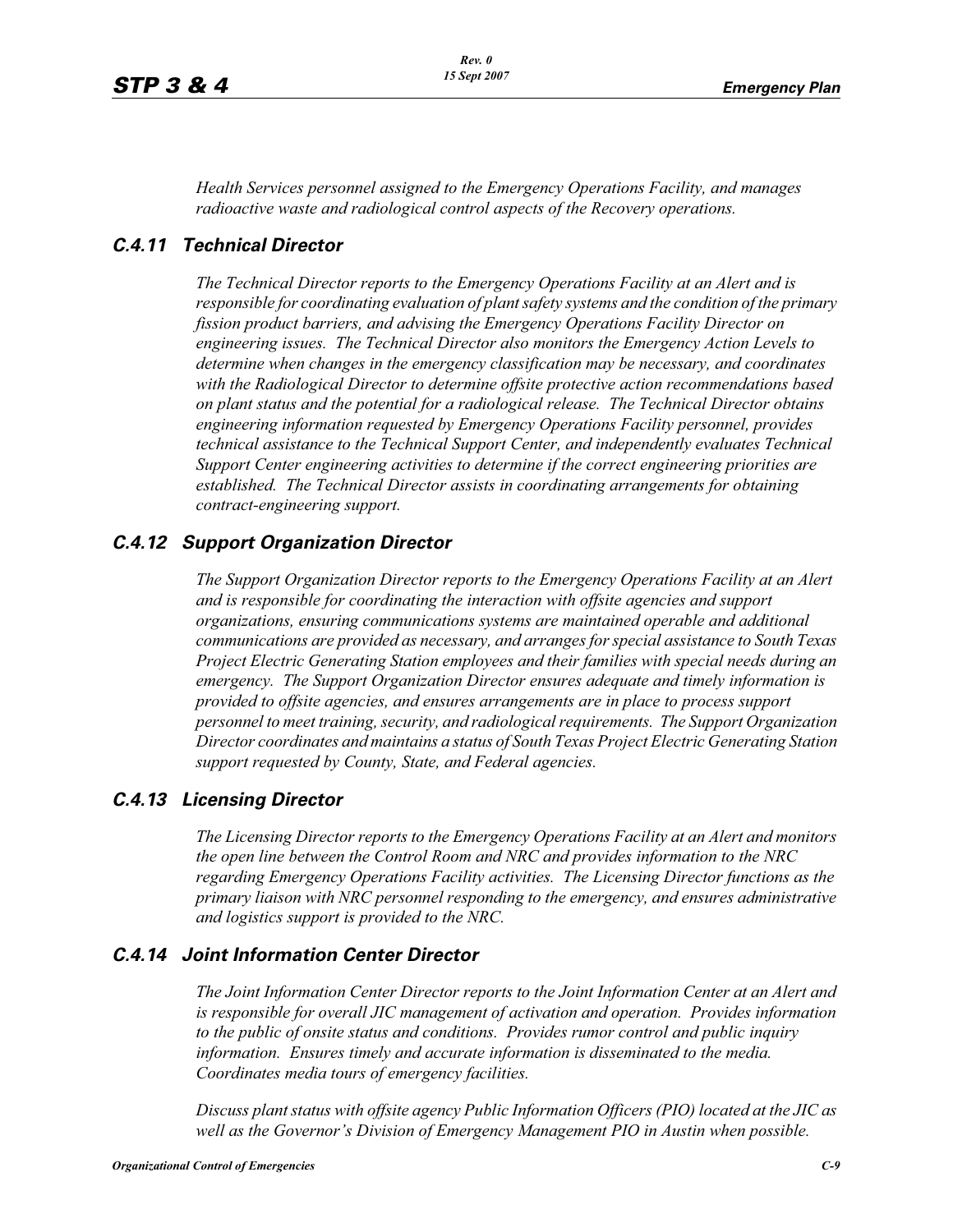*Schedules interviews with the media as needed. Corrects misinformation/rumors during press briefings and ensures updated news release transmittals.*

# *C.4.15 Company Spokesperson*

*The Company Spokesperson reports to the Joint Information Center at an Alert and is responsible for providing South Texas Project information to the news media. Also approves press releases and maintains contact with the Site Public Affairs Coordinator. Meets with offsite agency Public Information Officers (PIO) prior to news briefings. Designates personnel to make public comment on the emergency. Schedules frequent news conferences in order to apprise media of current information.* 

# *C.4.16 Media Relations Manager*

*The Media Relations Manager reports to the Joint Information Center at an Alert and is responsible for the timely accurate flow of information to the media, coordinates schedules and announces the press briefings and conferences, responds to media inquiries for information, arranges interviews, responds to media telephone inquiries, coordinates tours to other emergency response facilities as directed.*

# *C.4.17 Public Inquiry Manager*

*The Public Inquiry Manager reports to the Joint Information Center at an Alert and is responsible for monitoring media outlets and public inquiries and reports and rectifies erroneous information, coordinates activities of media inquiry telephone responders, ensures monitoring of news outlets, coordinates correction of rumors/media misinformation, provides public inquiry staff with press releases and corrected rumor information.*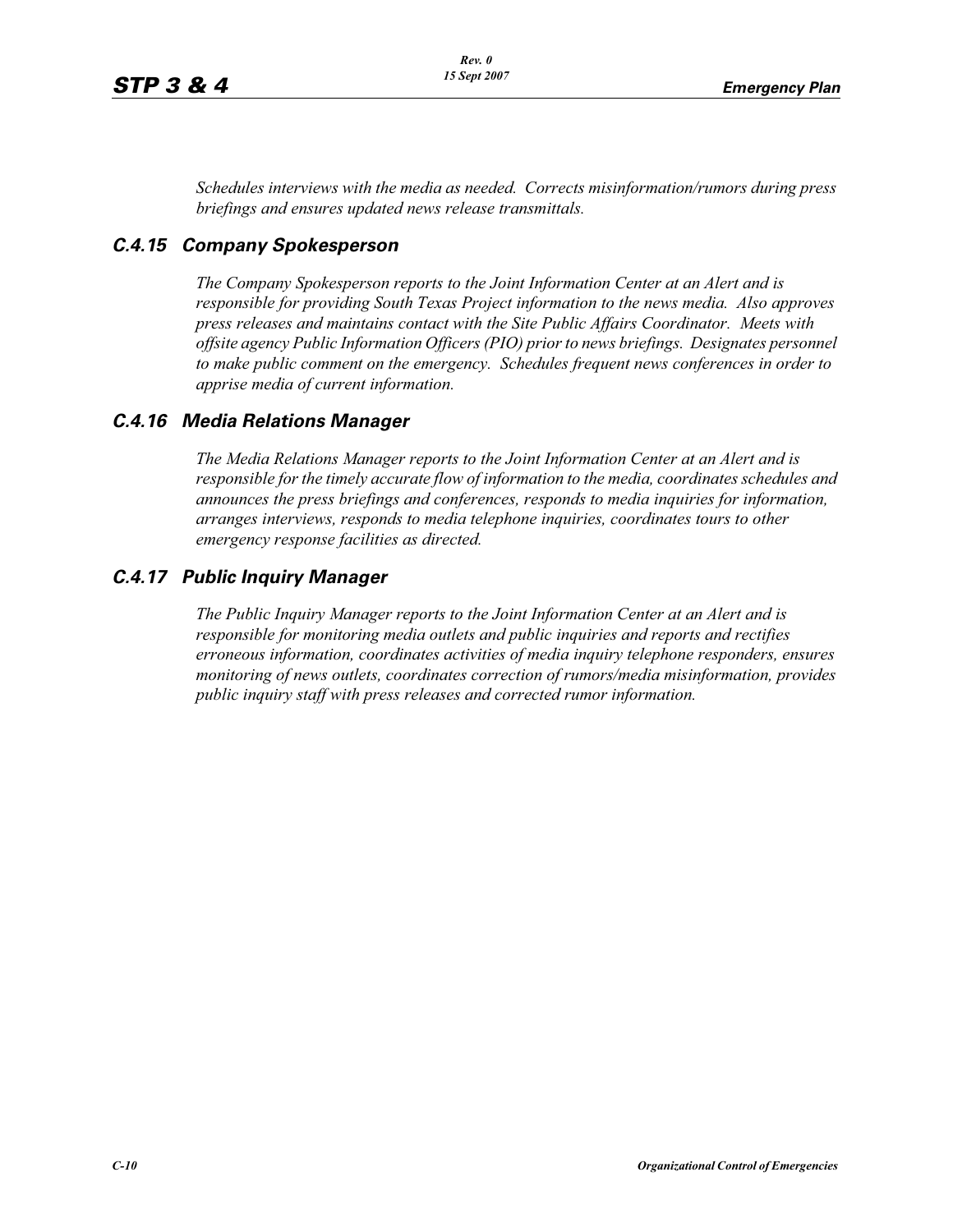## *Table C-1 Minimum Staffing Requirements (STPEGS) (Including Capability for Additional Staffing) Page 1 of 3*

| <b>MAJOR</b>                                                                                               | <b>POSITION</b>                                                                    | UNIT <sub>1</sub> | UNIT <sub>2</sub>   | <b>ONSITE</b>              | <b>AVAILABLE 60</b> | <b>AVAILABLE 75</b>      |
|------------------------------------------------------------------------------------------------------------|------------------------------------------------------------------------------------|-------------------|---------------------|----------------------------|---------------------|--------------------------|
| <b>FUNCTIONAL</b>                                                                                          | <b>TITLE</b>                                                                       |                   | ONSHIFT*   ONSHIFT* | <b>ONSHIFT</b>             | <b>MINUTES#</b>     | <b>MINUTES#</b>          |
| <b>AREA</b>                                                                                                |                                                                                    |                   |                     |                            |                     |                          |
|                                                                                                            | <b>Shift</b><br>Supervisor                                                         |                   |                     | $\overline{2}$             |                     |                          |
|                                                                                                            | Unit<br>Supervisor                                                                 | $\overline{1}$    | $\overline{1}$      |                            |                     |                          |
| Plant-<br><b>Operations</b>                                                                                | Reactor<br><b>Operators</b>                                                        | $\overline{2}$    | $\overline{2}$      |                            |                     |                          |
| and<br>Assessment of                                                                                       | Plant-<br><b>Operators</b>                                                         | $\overline{2}$    | $\overline{2}$      |                            |                     |                          |
| <b>Operational</b><br>Aspects                                                                              | Shift Technical<br>Advisor                                                         |                   |                     | $1***$                     |                     |                          |
|                                                                                                            | Plant-<br><b>Operations</b><br><b>Discipline</b><br>Lead                           |                   |                     |                            |                     | 1##                      |
|                                                                                                            |                                                                                    |                   |                     |                            |                     |                          |
| Emergency<br>Direction and<br>Control ***<br><del>(Emergency-</del><br>Director)                           | <b>Shift</b><br>Supervisor                                                         | $1^{**}$          | $1***$              |                            |                     |                          |
|                                                                                                            |                                                                                    |                   |                     |                            |                     |                          |
| Notification/Co<br>mmunications                                                                            |                                                                                    |                   |                     | $\overline{2}$             |                     | $\overline{2}$           |
|                                                                                                            |                                                                                    |                   |                     |                            |                     |                          |
| Radiological<br>Accident-<br>Assessment<br>and Support of<br><b>Operational</b><br>Accident-<br>Assessment | Emergency<br><b>Director</b>                                                       |                   |                     |                            |                     | $\overline{1}$           |
|                                                                                                            | Senior Health<br><b>Physics</b><br><b>Expertise</b><br>$\theta$ ose<br>Assessment) |                   |                     | $\overline{1}$             |                     |                          |
|                                                                                                            | RP<br>Technicians<br>(onsite/offsite-<br>surveys)                                  |                   |                     | $\overline{2}$             | $\mathbf{3}$        | $\overline{\mathcal{A}}$ |
|                                                                                                            | Chemistry-<br><b>Technician</b>                                                    |                   |                     | $\boldsymbol{\mathcal{F}}$ |                     | $\overline{\mathbf{f}}$  |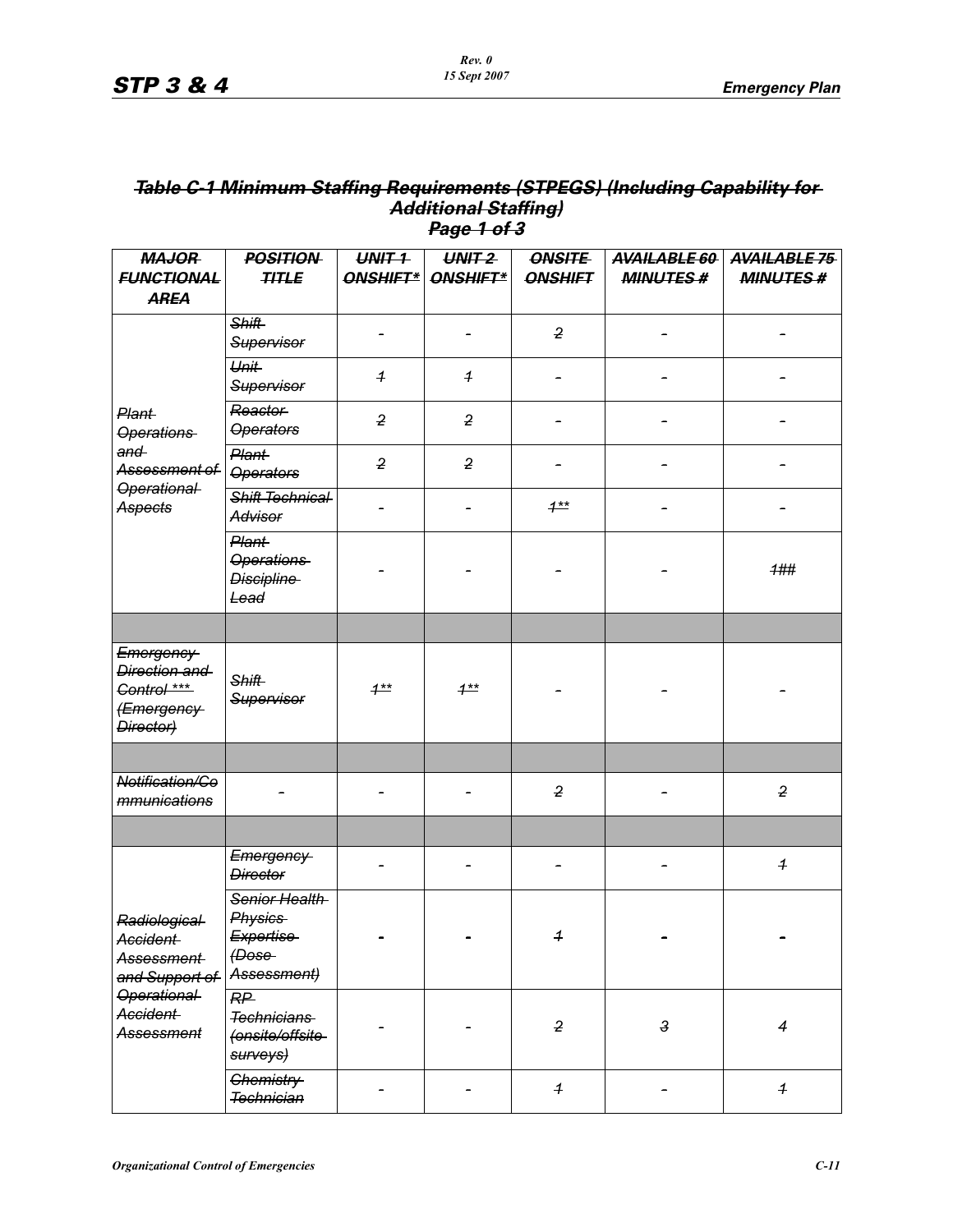## *Table C-1 Minimum Staffing Requirements (STPEGS) (Including Capability for Additional Staffing) Page 2 of 3*

| <b>MAJOR</b>                    | <b>POSITION</b>                                                                                                                                                                                                            | $UNIT-1$ | $UN + 2$ | <b>ONSITE</b>                                          | <b>AVAILABLE</b>     | <b>AVAILABLE 75</b>  |
|---------------------------------|----------------------------------------------------------------------------------------------------------------------------------------------------------------------------------------------------------------------------|----------|----------|--------------------------------------------------------|----------------------|----------------------|
| <b>FUNCTIONAL</b>               | <b>TITLE</b>                                                                                                                                                                                                               | ONSHIFT* | ONSHIFT* | <b>ONSHIFT</b>                                         | 60 MINUTES           | <b>MINUTES#</b>      |
| <b>AREA</b>                     |                                                                                                                                                                                                                            |          |          |                                                        | #                    |                      |
| Plant System<br>Engineering     | <b>Shift</b><br>Technical<br>Advisor                                                                                                                                                                                       |          |          | $1***$                                                 |                      |                      |
|                                 | <b>Nuclear</b><br>Engineer                                                                                                                                                                                                 |          |          |                                                        | $\overline{1}$       |                      |
|                                 | Electrical<br>Engineer                                                                                                                                                                                                     |          |          |                                                        |                      | $\overline{1}$       |
|                                 | <b>Mechanical</b><br>Engineer                                                                                                                                                                                              |          |          |                                                        |                      | $\overline{1}$       |
|                                 | Radwaste<br><b>Operator</b>                                                                                                                                                                                                | $1**$    | $1***$   |                                                        |                      |                      |
| Repair and<br><b>Corrective</b> | <b>Mechanical</b><br><b>Maintenance</b>                                                                                                                                                                                    | 2        |          | $1***$                                                 |                      | $\overline{1}$       |
| <b>Actions</b>                  | Electrical<br><b>Maintenance</b>                                                                                                                                                                                           |          |          | $1**$ AND 1                                            |                      | $\overline{1}$       |
|                                 | $18G -$<br><b>Technician</b>                                                                                                                                                                                               |          |          | $\overline{1}$                                         |                      |                      |
|                                 |                                                                                                                                                                                                                            |          |          |                                                        |                      |                      |
| Protective<br><b>Actions</b>    | RP<br><b>Technicians</b><br><i><b>Access</b></i><br>Control/RP<br>Coverage for<br>corrective<br>actions,<br>search and<br>rescue, first<br>aid, and fire-<br>fighting/Perso<br>$m$ e $\vdash$<br>Monitoring/<br>Dosimetry) |          |          | $2**$                                                  | $\overline{4}$       |                      |
|                                 |                                                                                                                                                                                                                            |          |          |                                                        |                      |                      |
| Fire<br>Suppression             | <b>Plant</b><br><b>Operations</b><br>personnel                                                                                                                                                                             |          |          | Fire Brigade<br>per<br>Technical<br>Specification<br>s | <b>Local Support</b> | <b>Local Support</b> |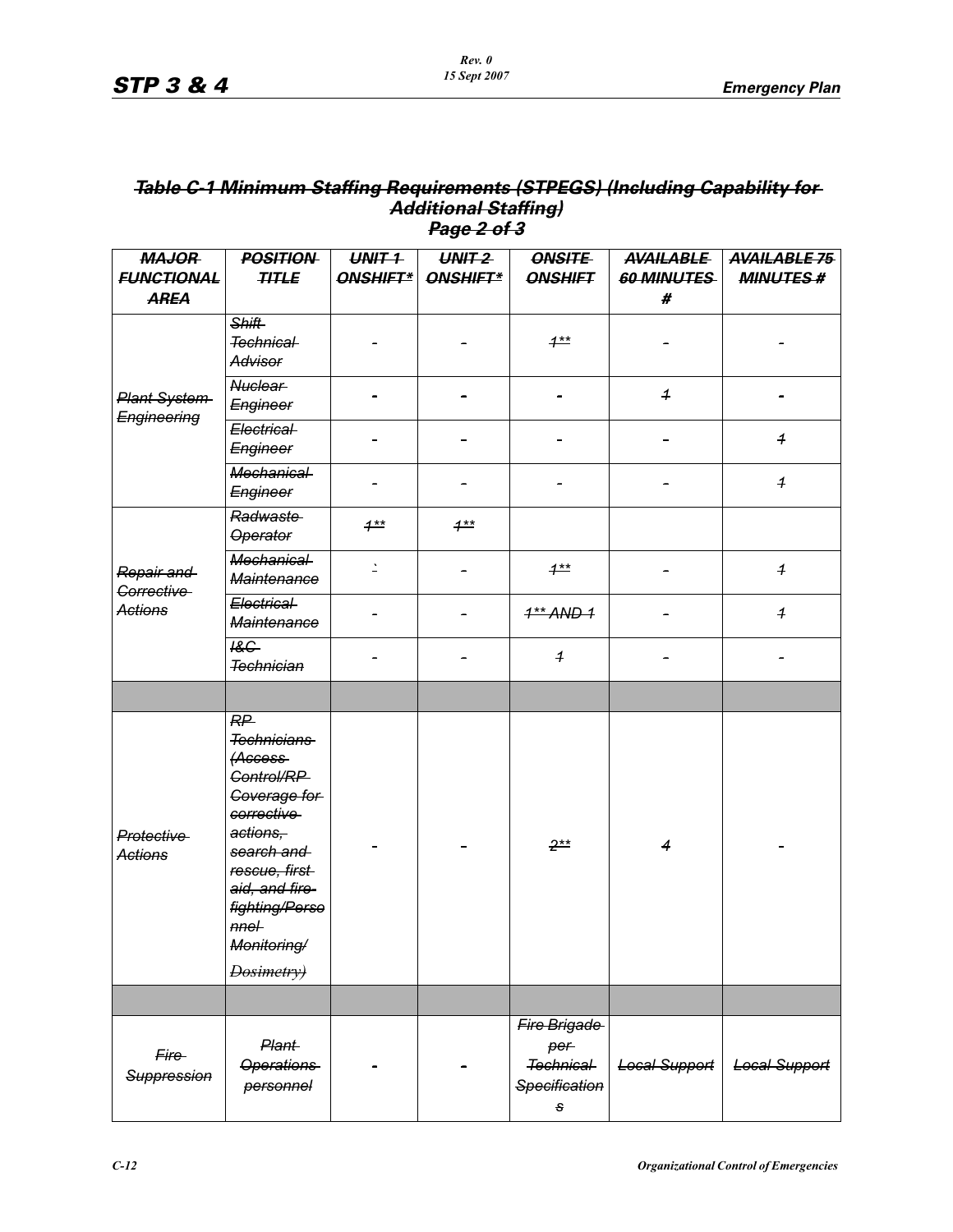### *Table C-1 Minimum Staffing Requirements (STPEGS) (Including Capability for Additional Staffing) Page 3 of 3*

| <b>MAJOR</b>                                                            | <b>POSITION</b>                                                                                                                         | UNIT 1        | UNIT 2         | <b>ONSITE</b>               | AVAILABLE            | AVAILABLE            |
|-------------------------------------------------------------------------|-----------------------------------------------------------------------------------------------------------------------------------------|---------------|----------------|-----------------------------|----------------------|----------------------|
| <b>FUNCTIONA</b>                                                        | <b>TITLE</b>                                                                                                                            | <b>ONSHIF</b> | <b>ONSHIFT</b> | <b>ONSHIFT</b>              | <b>60 MINUTES</b>    | <b>75 MINUTES</b>    |
| <del>L AREA</del>                                                       |                                                                                                                                         | $T^*$         | 老              |                             | #                    | #                    |
| <del>Rescue</del>                                                       | <del>Plant-</del>                                                                                                                       |               |                |                             |                      |                      |
| <b>Operations</b>                                                       | <del>Protection</del>                                                                                                                   |               |                | $2**$                       | <b>Local Support</b> | <b>Local Support</b> |
| and First Aid                                                           | <del>Personnel</del>                                                                                                                    |               |                |                             |                      |                      |
| Site Access<br>Control and<br><b>Personnel</b><br><b>Accountability</b> | <del>Plant-</del><br>Protection<br><del>Personnel</del><br><del>(Security/Co</del><br>mmunication<br>s/Personnel<br>Accountabilit<br>Y) |               |                | All per<br>Security<br>Plan |                      | -                    |
|                                                                         |                                                                                                                                         |               |                |                             |                      |                      |
|                                                                         | TOTAL                                                                                                                                   | 5             | 5              | 15                          | 8                    | 13                   |

- *Notes: \* For each unaffected unit in operation, maintain at least one Unit Supervisor, two Reactor Operators, and two Plant Operators. In accordance with Section 6.0 of the Technical Specifications for each unit, the shift crew composition may be less than the minimum number of operators (licensed or non-licensed) shown above for a period of time not to exceed two (2) hours in order to accommodate unexpected absences of on-duty shift crew members, provided immediate actions are taken to restore the crew composition. The minimum staff for a unit in cold shutdown will be one Senior Reactor Operator, one Reactor Operator, and one Plant Operator for that unit.*
	- *\*\* These positions may be covered by onshift personnel assigned other functions.*
	- *\*\*\* Overall, direction of emergency response to be assumed by the Emergency Director at the Emergency Operations Facility when all centers are fully manned. Direction of minute-to-minute facility operation remains with senior manager in the Technical Support Center or Control Room.*
	- *# Although such a short response time may be achieved in many cases, it is not possible to assure this response time in every instance.*
	- *## This position is filled by personnel with plant operations experience*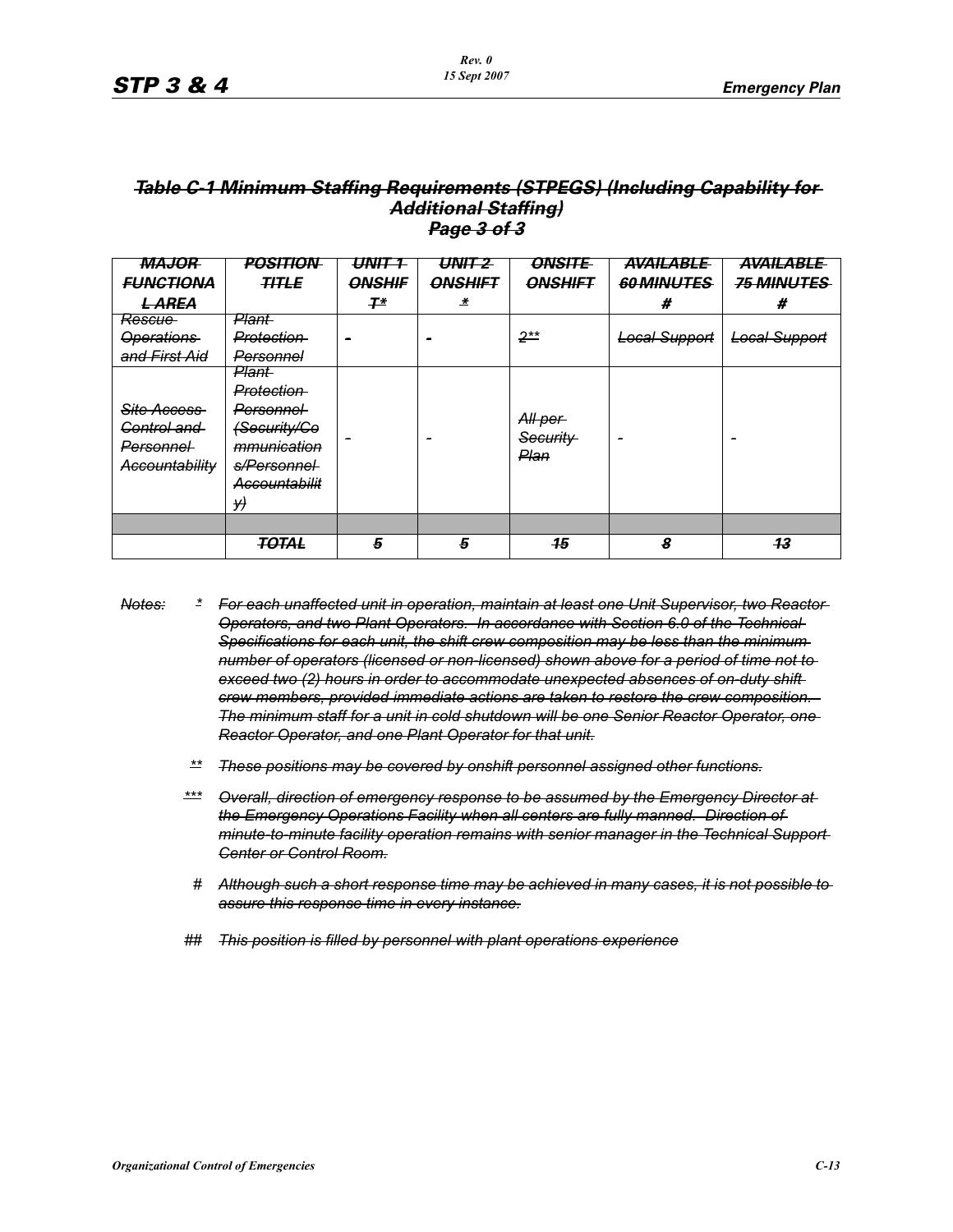# **Table C-1 Minimum Staffing Requirements (STPEGS) (Including Capability for Additional Staffing) Page 1 of 3**

| <b>MAJOR</b><br><b>FUNCTIONAL AREA</b>                                                                 | <b>POSITION</b><br><b>TITLE</b>                                   | <b>UNIT 1/2</b><br><b>ONSHIFT*</b> | <b>UNIT 3/4</b><br>ONSHIFT* | <b>ONSITE</b><br><b>ONSHIFT</b> | <b>AVAILABLE 60</b><br><b>MINUTES#</b> |
|--------------------------------------------------------------------------------------------------------|-------------------------------------------------------------------|------------------------------------|-----------------------------|---------------------------------|----------------------------------------|
|                                                                                                        |                                                                   | <b>Per Unit</b>                    | Per Unit                    |                                 |                                        |
|                                                                                                        | <b>Shift Supervisor</b>                                           | $\equiv$                           | $\equiv$                    | $\overline{2}$                  |                                        |
|                                                                                                        | <b>Unit Supervisor</b>                                            | $\mathbf{1}$                       | $\mathbf{1}$                | $\equiv$                        |                                        |
| <b>Plant Operations</b><br>and Assessment of                                                           | Reactor<br><b>Operators</b>                                       | $\overline{2}$                     | $\overline{2}$              | Ξ                               |                                        |
| <b>Operational</b>                                                                                     | <b>Plant Operators</b>                                            | $\overline{2}$                     | $\overline{2}$              | $\mathbb{Z}^+$                  |                                        |
| <b>Aspects</b>                                                                                         | Shift Technical<br>Advisor                                        | Ξ                                  | Ξ                           | $2**$                           |                                        |
|                                                                                                        | <b>Plant Operations</b><br><b>Discipline Lead</b>                 | $\equiv$                           | $\equiv$                    | $\bar{\Xi}$                     | $\overline{1}$                         |
|                                                                                                        |                                                                   |                                    |                             |                                 |                                        |
| <b>Emergency Direction</b><br>and Control ***<br>(Emergency Director)                                  | <b>Shift Supervisor</b>                                           | $1^{**}$                           | $1**$                       | Ξ                               |                                        |
|                                                                                                        |                                                                   |                                    |                             |                                 |                                        |
| Notification/Communic<br>ations                                                                        | $\equiv$                                                          | $\Xi$                              | $\Xi$                       | $\overline{2}$                  | $\overline{2}$                         |
|                                                                                                        |                                                                   |                                    |                             |                                 |                                        |
| Radiological Accident<br>Assessment and<br><b>Support of Operational</b><br><b>Accident Assessment</b> | <b>Emergency</b><br><b>Director</b>                               | $\bar{\Xi}$                        | $\bar{\Xi}$                 | $\equiv$                        | $\mathbf{1}$                           |
|                                                                                                        | Senior Health<br><b>Physics</b><br>Expertise (Dose<br>Assessment) | Ξ                                  | Ξ                           | $\overline{1}$                  |                                        |
|                                                                                                        | RP Technicians<br>(onsite/offsite<br>surveys)                     | $\equiv$                           | $\equiv$                    | $\overline{2}$                  | $\overline{L}$                         |
|                                                                                                        | Chemistry<br>Technician                                           | $\equiv$                           | $\equiv$                    | $\mathbf{1}$                    | $\overline{1}$                         |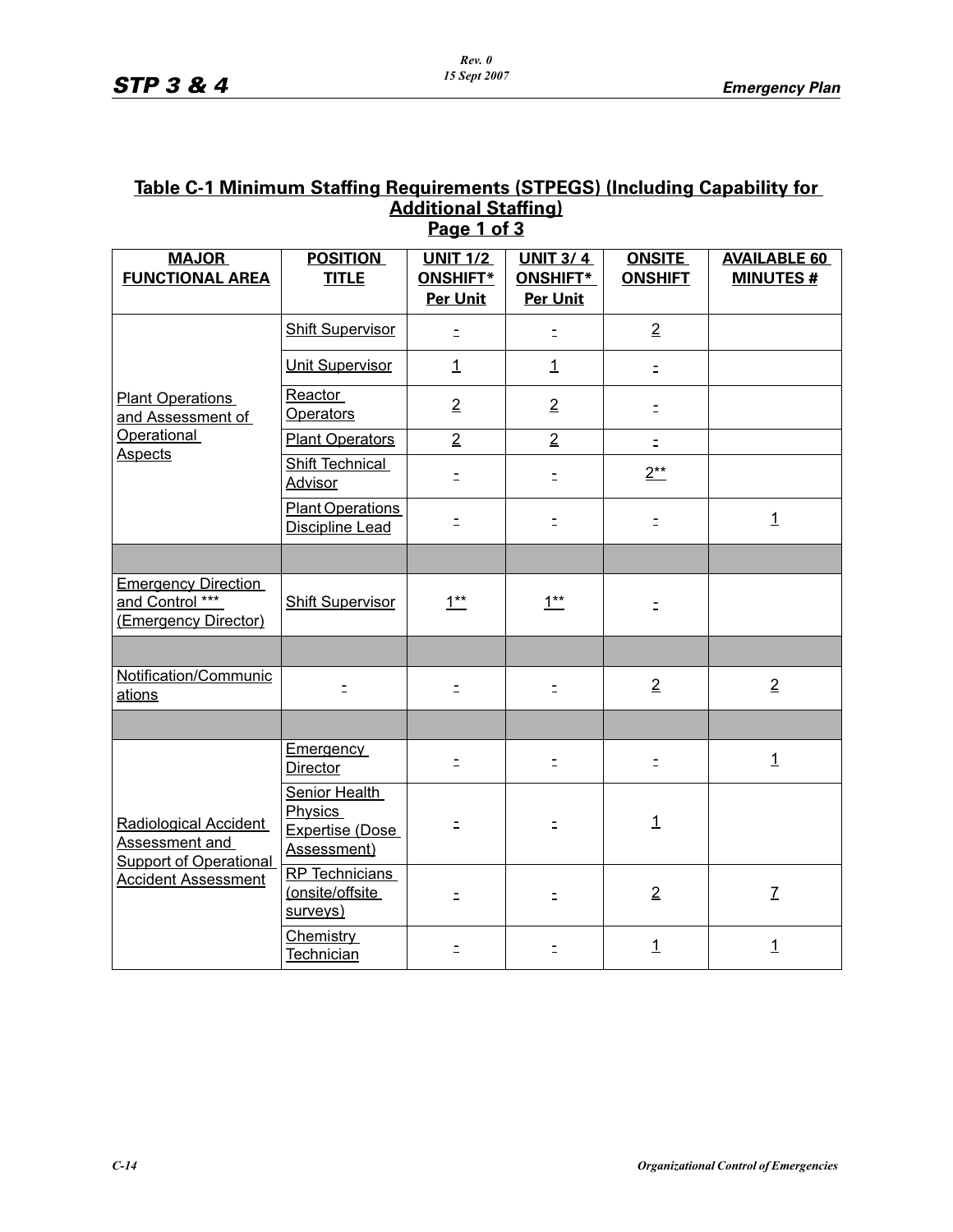# **Table C-1 Minimum Staffing Requirements (STPEGS) (Including Capability for Additional Staffing) Page 2 of 3**

| <b>MAJOR</b>                                   | <b>POSITION</b>                                                                                                                                                                               | <b>UNIT 1/2</b> | <b>UNIT 3/4</b> | <b>ONSITE</b>                                  | <b>AVAILABLE 60</b>  |
|------------------------------------------------|-----------------------------------------------------------------------------------------------------------------------------------------------------------------------------------------------|-----------------|-----------------|------------------------------------------------|----------------------|
| <b>FUNCTIONAL AREA</b>                         | <b>TITLE</b>                                                                                                                                                                                  | <b>ONSHIFT*</b> | ONSHIFT*        | <b>ONSHIFT</b>                                 | <b>MINUTES#</b>      |
|                                                |                                                                                                                                                                                               | <b>Per Unit</b> | Per Unit        |                                                |                      |
| <b>Plant System</b>                            | <b>Shift Technical</b><br><b>Advisor</b>                                                                                                                                                      | $\equiv$        | $\equiv$        | $2^{**}$                                       |                      |
|                                                | <b>Nuclear</b><br>Engineer                                                                                                                                                                    | $\equiv$        | $\equiv$        | $\equiv$                                       | $\mathbf{1}$         |
| Engineering                                    | Electrical<br>Engineer                                                                                                                                                                        | Ξ               | Ξ               | Ξ                                              | $\mathbf{1}$         |
|                                                | Mechanical<br>Engineer                                                                                                                                                                        | Ξ               | $\equiv$        | $\equiv$                                       | $\mathbf{1}$         |
|                                                | Radwaste<br>Operator                                                                                                                                                                          | $1**$           | $1^{**}$        |                                                |                      |
| <b>Repair and Corrective</b><br><b>Actions</b> | Mechanical<br>Maintenance                                                                                                                                                                     |                 | $\equiv$        | $1^{**}$                                       | $\mathbf{1}$         |
|                                                | Electrical<br>Maintenance                                                                                                                                                                     | $\mathbb{D}$    | $\bar{z}$       | $1**$ and 1                                    | $\mathbf{1}$         |
|                                                | <b>I&amp;C Technician</b>                                                                                                                                                                     | $\equiv$        | $\equiv$        | $\overline{1}$                                 |                      |
|                                                |                                                                                                                                                                                               |                 |                 |                                                |                      |
| <b>Protective Actions</b>                      | <b>RP</b> Technicians<br>(Access<br>Control/RP<br>Coverage for<br>corrective<br>actions, search<br>and rescue,<br>first aid, and<br>fire-<br>fighting/Person<br>nel Monitoring/<br>Dosimetry) |                 |                 | $2**$                                          | $\overline{4}$       |
|                                                |                                                                                                                                                                                               |                 |                 |                                                |                      |
| <b>Fire Suppression</b>                        | <b>Plant</b><br><b>Operations</b><br>personnel                                                                                                                                                | $\equiv$        | $\equiv$        | Fire Brigade<br>per Technical<br>Specification | <b>Local Support</b> |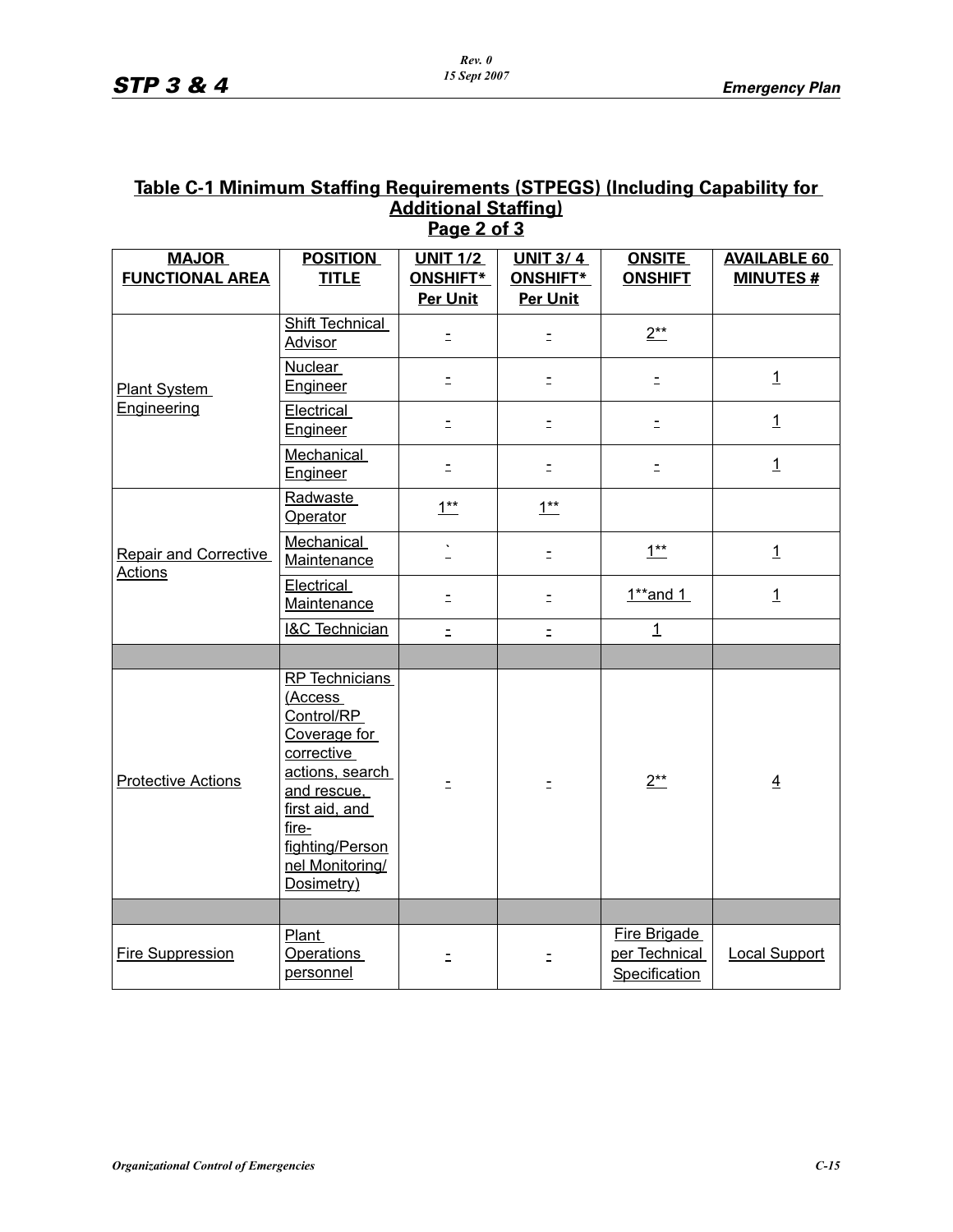#### **Table C-1 Minimum Staffing Requirements (STPEGS) (Including Capability for Additional Staffing) Page 3 of 3**

| <b>MAJOR</b><br><b>FUNCTIONAL AREA</b>                        | <b>POSITION</b><br><b>TITLE</b>                                                                     | <b>UNIT 1/2</b><br><b>ONSHIFT*</b><br><b>Per Unit</b> | <b>UNIT 3/4</b><br><b>ONSHIFT</b><br><b>*Per Unit</b> | <b>ONSITE</b><br><b>ONSHIFT</b> | <b>AVAILABLE 60</b><br><b>MINUTES#</b> |
|---------------------------------------------------------------|-----------------------------------------------------------------------------------------------------|-------------------------------------------------------|-------------------------------------------------------|---------------------------------|----------------------------------------|
| <b>Rescue Operations</b><br>and First Aid                     | <b>Plant Protection</b><br>Personnel                                                                |                                                       |                                                       | $2^{**}$                        | <b>Local Support</b>                   |
| Site Access Control<br>and Personnel<br><b>Accountability</b> | <b>Plant Protection</b><br>Personnel<br>Security/Comm<br>unications/<br>Personnel<br>Accountability |                                                       |                                                       | All per<br><b>Security Plan</b> |                                        |
|                                                               |                                                                                                     |                                                       |                                                       |                                 |                                        |
|                                                               | <b>TOTAL</b>                                                                                        | 5/Unit                                                | 5/Unit                                                | <u> 15</u>                      | 21                                     |

Notes: \* For each unaffected unit in operation, maintain at least one Unit Supervisor, two Reactor Operators, and two Plant Operators. In accordance with Section 6.0 of the Technical Specifications for each unit, the shift crew composition may be less than the minimum number of operators (licensed or non-licensed) shown above for a period of time not to exceed two (2) hours in order to accommodate unexpected absences of on-duty shift crew members, provided immediate actions are taken to restore the crew composition. The minimum staff for a unit in cold shutdown will be one Senior Reactor Operator, one Reactor Operator, and one Plant Operator for that unit.

- \*\* These positions may be covered by onshift personnel assigned other functions.
- \*\*\* Overall, direction of emergency response to be assumed by the Emergency Director at the Emergency Operations Facility when all centers are fully manned. Direction of minute-to-minute facility operation remains with senior manager in the Technical Support Center or Control Room.
	- # Although such a short response time may be achieved in many cases, it is not possible to assure this response time in every instance.
- ## This position is filled by personnel with plant operations experience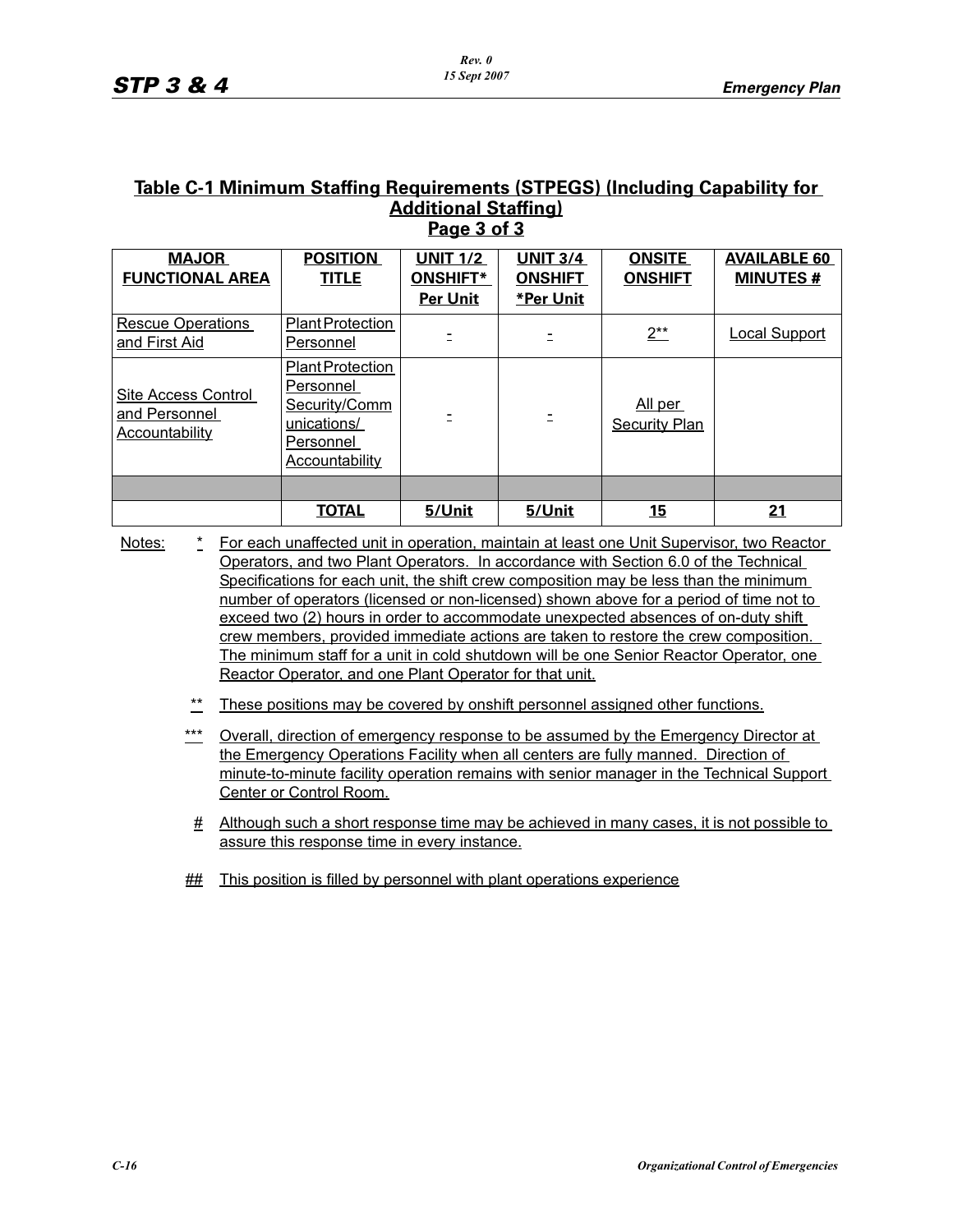

- (1) Shift Supervisor; (2) Plant Protection; (3) Reactor Operator, currently or previously licensed by *NRC, or SRO Management Certified Personnel; (4) Duty Maintenance Supervisor; (5) Plant Force Supervisor; (7) Senior Radiation Protection Technician. (2) Operator; (6) Security Force Supervisor; (7) Senior Radiation Technician.*
- *(2)*

 $\left( 2 \right)$ ( )- Identifies onshift personnel position titles

(1) Shift Supervisor;

(2) Plant Protection, currently licensed by NRC, or SRO Management Certified Personnel Personnel Personnel Personnel

(3) Reactor Operator, currently or previously licensed by NRC, or SRO Management Certified Personnel (4) Duty Maintenance Supervisor

(6) Plant Operator<br>(5) Plant Operator

<u>(5) Hant Operator</u><br>(6) Security Force Supervisor

(7) Senior Radiation Protection Technician.

# *Figure C-1 Onshift Emergency Response Organization*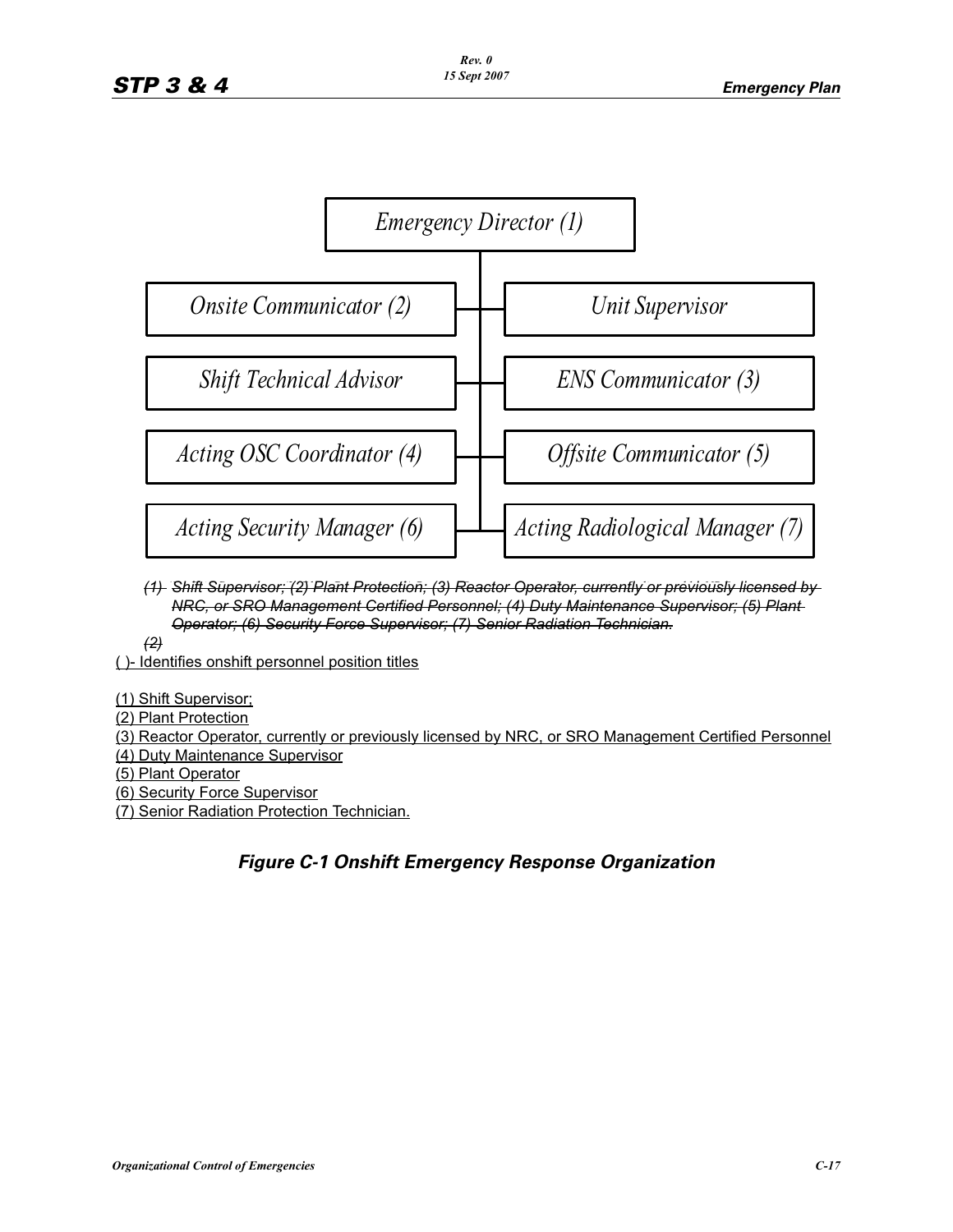

*\*Required Minimum Staffing. The Assistant TSC Manager may fill the TSC Manager position in his absence.*

# *Figure C-2 Technical Support Center (TSC) Staffing*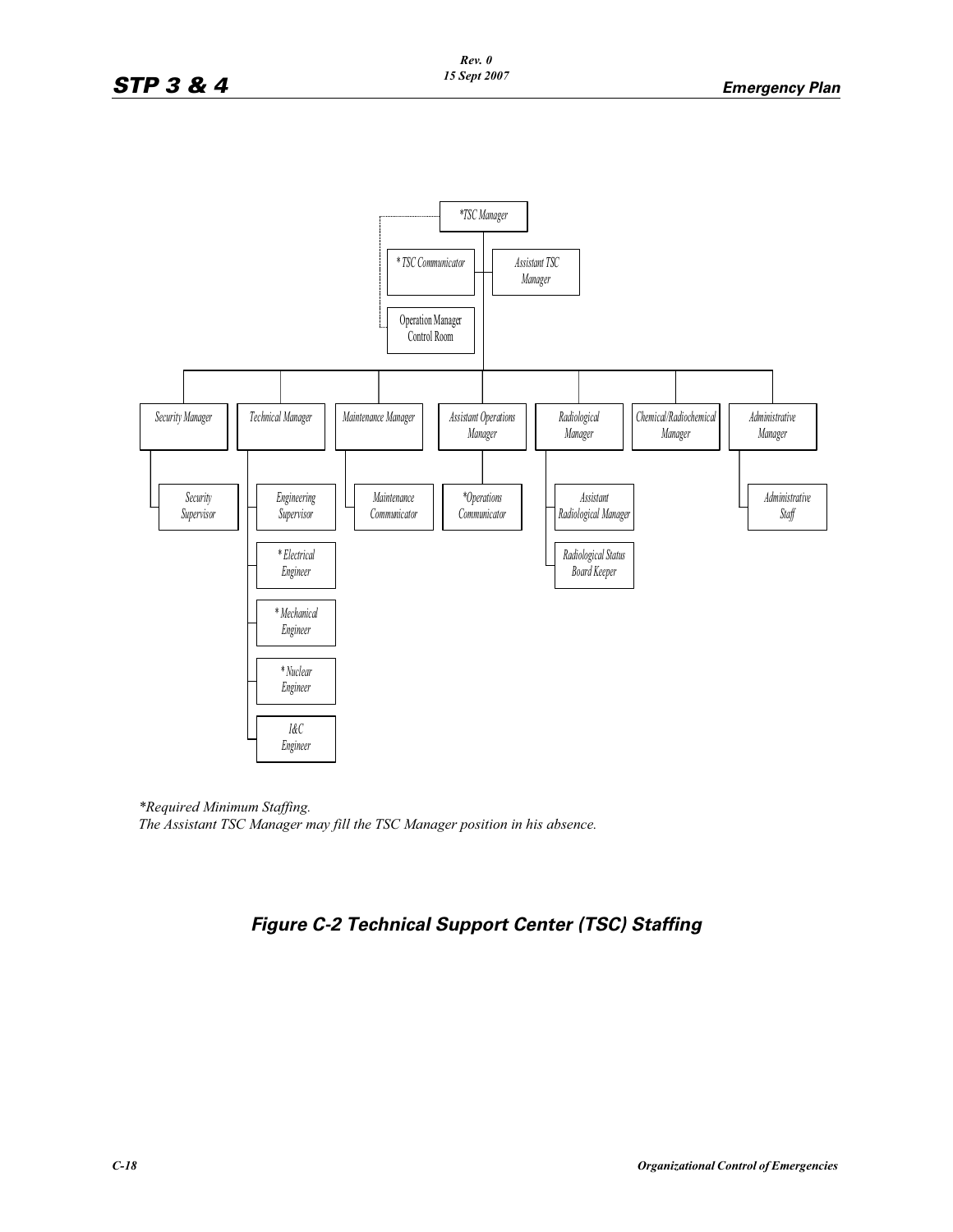

*Required Minimum Staffing: Mechanic, Electricians (2), I&C Technician, Chemistry Technician, and Radiation Protection Technicians (7)*

# *Figure C-3 Operations Support Center (OSC) Staffing*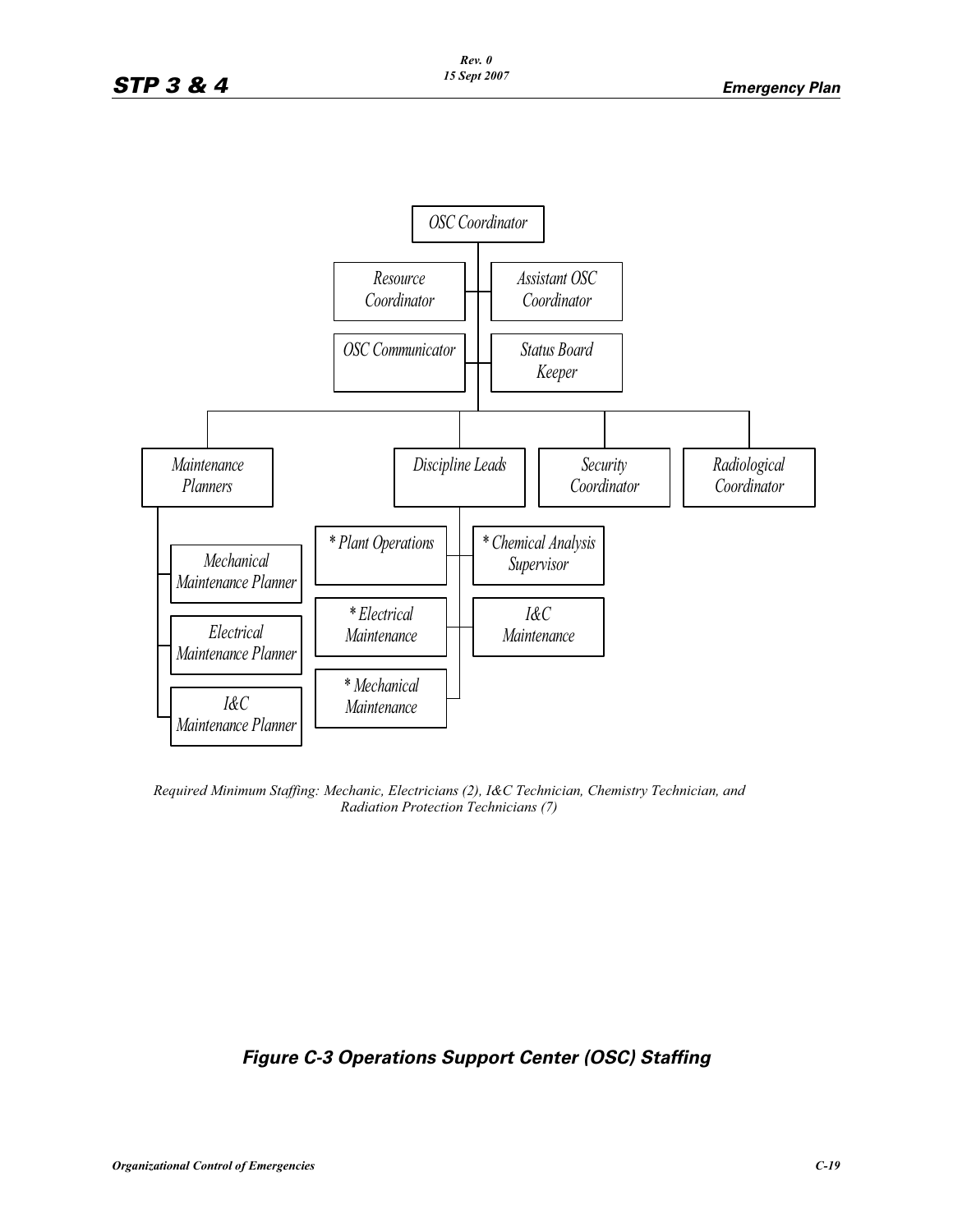

*\*Required Minimum Staffing*

# *Figure C-4 Emergency Operations Facility (EOF) Staffing*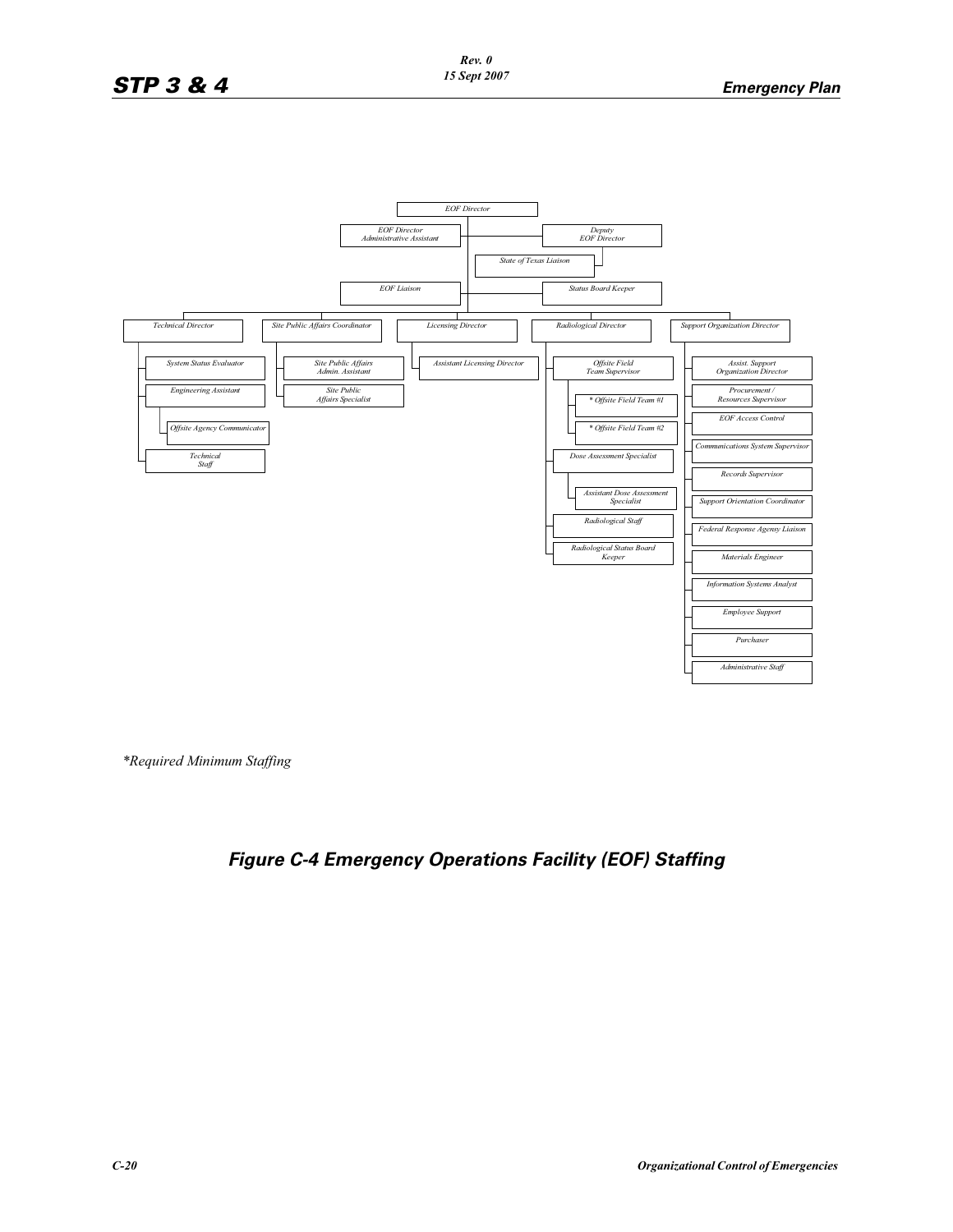

*\* Required Minimum Staffing*

*\*\* Supplied by Local Law Enforcement*

# *Figure C-5 Joint Information Center (JIC) Staffing*